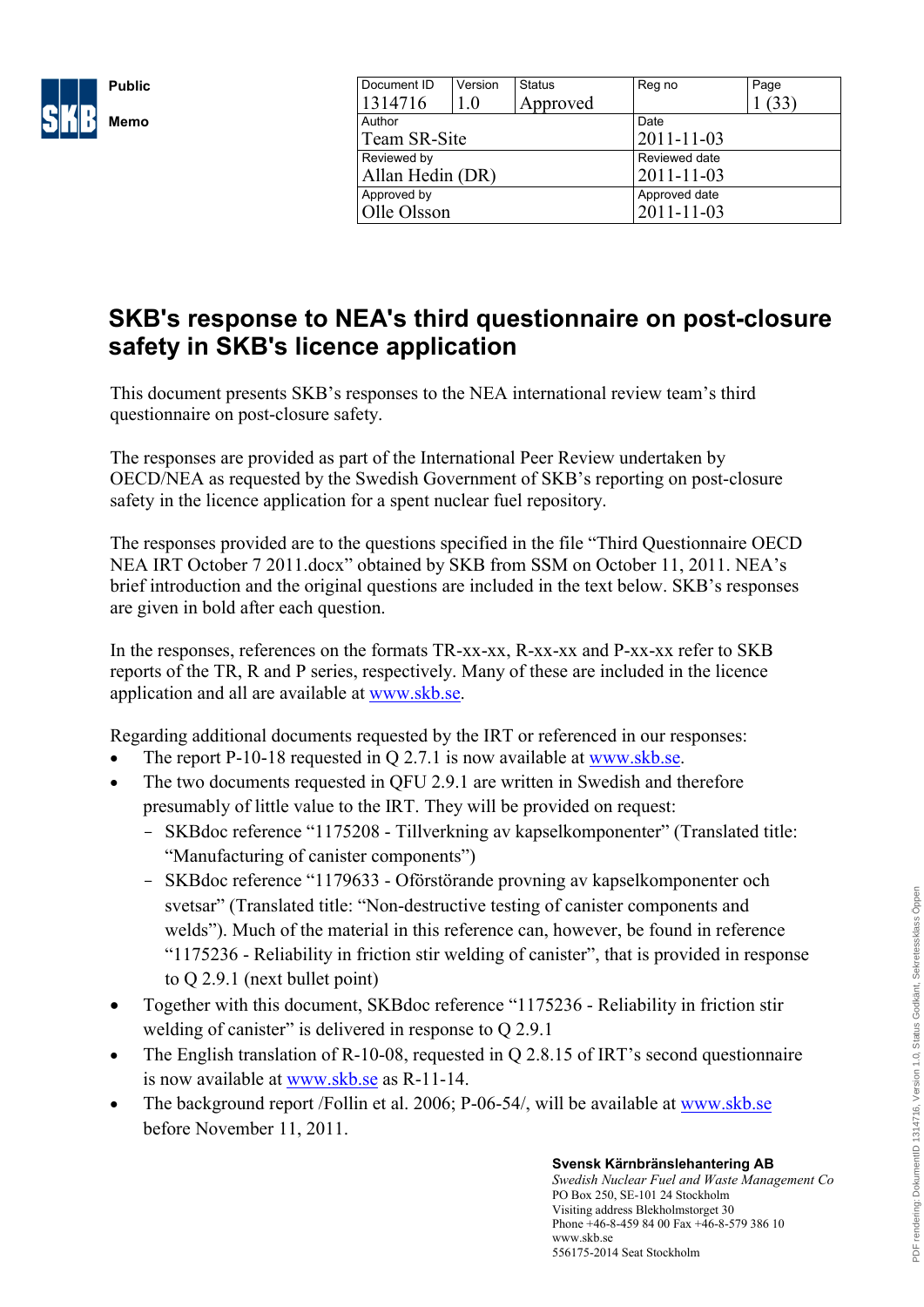# **Third Questionnaire of the OECD-NEA International Peer Review Team**

# **1 Introduction**

At the request of SSM, the OECD-NEA International Review Team (IRT) is examining the long-term safety aspects of the application by SKB for a construction license of a spent fuel repository in Sweden. It was anticipated that the written questions arising from IRT's review of the application would result in a total of three questionnaires. This is the third questionnaire.

This third set of questions is based on further study of SKB TR-11-01 Long-term safety for the final repository for spent nuclear fuel at Forsmark, main report of the SR-Site Project, Volumes I, II and III, and of supporting documentation prepared and provided by SKB. There are also some further questions that arose from the SKB's answers to IRT Questionnaire 2 (provided by SKB on September 6, 2011). These questions are identified as follow-up questions (QFU) to Questionnaire 2 in the present Questionnaire.

The questions in this third questionnaire are numbered as in Questionnaire 2 (but with (3) in the question number) and organized per IRT member in sections 2.1 through 2.9. Therefore, SKB may again find partial overlap in some of the questions, in which case the provision of one answer would suffice, providing that SKB indicates which questions are being answered in one response.

Note that the IRT would like to receive a number of reports (as specified by several of the reviewers in the following questions).

## **2 Questions from IRT Members**

The IRT members encompass a diverse knowledge and experience set, and have reviewed the information in SKB TR-11-01 and supporting documentation from individual and unique view points. In order to reflect this diversity, the questions posed by each IRT member were not pooled together by subject but are presented as received from each individual IRT member. The questions were provided with a number and minor editing was applied.

# **2.1 Questions from IRT Member 1**

# **2.1.1 Follow-up Questions to Questionnaire 2**

QFU 2.1.1: Questions related to answer to Q 2.1.2

Is a 1 cm open slot between the canister and the bentonite blocks realistic for a feasible canister emplacement operation (especially under wet conditions)? Has this specific aspect of the canister emplacement operation already been demonstrated?

# **Yes, all full scale installations in the Äspö Laboratory have used the same gap width (1 cm).**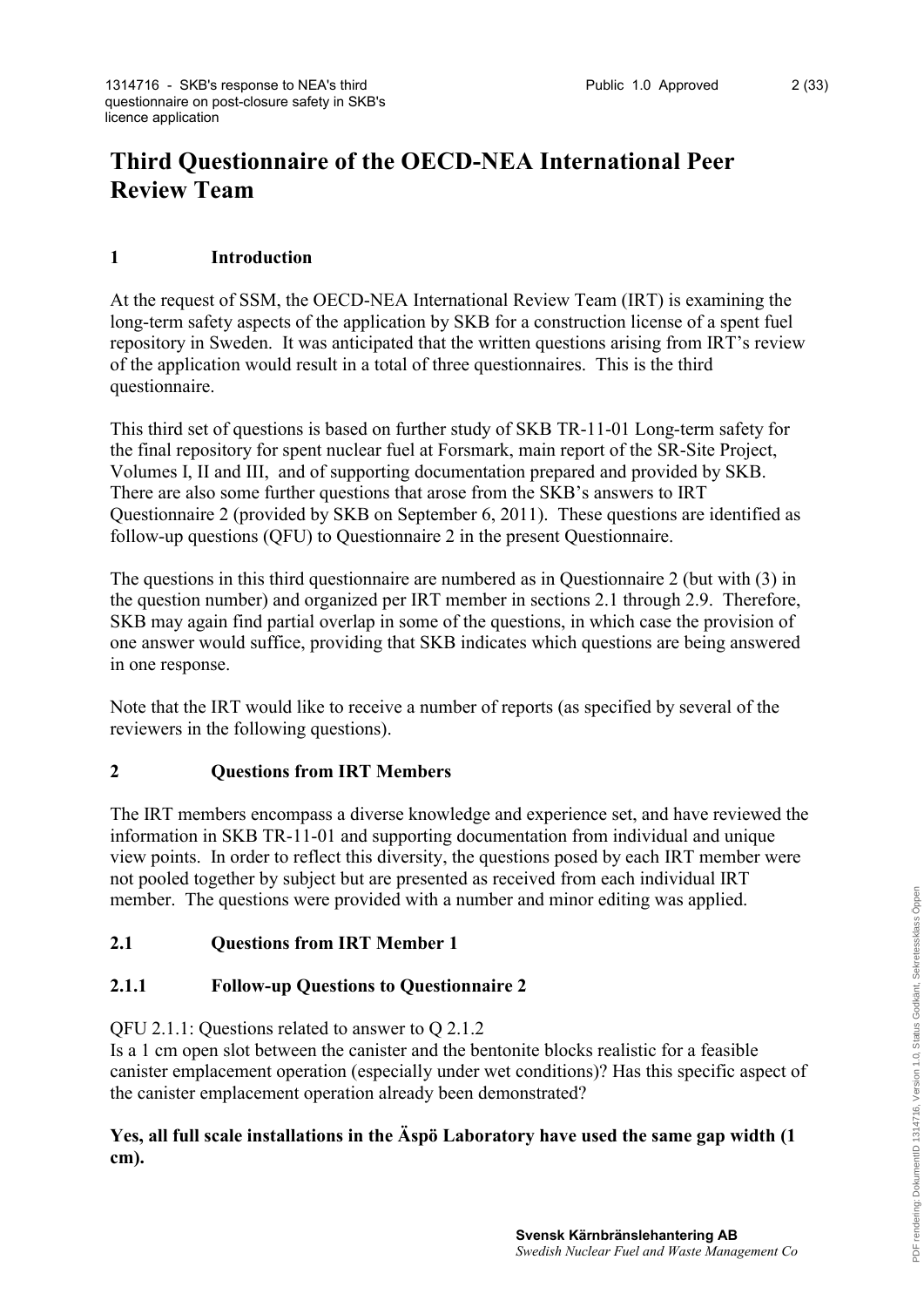# QFU 2.1.2: Question related to answer to Q 2.1.5

The referenced report (TR-06-30) seems to be focused on mineralogical properties of a set of different bentonites, with little emphasis on hydraulic and mechanical properties. Is there any other SKB report more focused on thermal, hydraulic and mechanical performance of the two bentonite materials considered in SR-Site?

## **The hydraulic and mechanical properties of main interest for the long term performance, hydraulic conductivity and swelling pressure, are well covered in chapter 4 in TR-06-30.**

**Thermal as well as hydraulic and mechanical properties for unsaturated bentonite have not been studied systematically for alterative materials. The uncertainty in the boundary conditions (availability of water) has been judged to be of much more importance for the water saturation and the thermal evolution than the difference between the materials.**

## **The stress/strain properties of the materials are documented in SKB TR-10-41.**

## QFU 2.1.3: Question related to answer to Q 2.1.8

Several laboratory tests performed on Febex bentonite (Ca-based bentonite) have shown that the final swelling strain (and hence the sealing capacity of the bentonite) decreases very significantly with increasing temperature. Question 2.1.8 was related to this aspect of bentonite performance. Has SKB analyzed the swelling strain evolution with time of the two selected materials for different temperatures and dry densities?

**The swelling pressure and hydraulic conductivity of MX-80 have been investigated at different temperature for different dry densities (see e.g. TR 95-20) but not for the other material. The results have been used and confirmed in modelling of the wetting and homogenisation evolution of the field tests in Äspö HRL. No significant influence of temperature on swelling pressure was found and the hydraulic conductivity follows the viscosity change of water. Any direct measurements of the swelling strain at different temperatures have not been done but it is a function of the swelling pressure and the hydraulic conductivity so it can be predicted. In addition a possible influence of temperature (which was not found) will disappear when the temperature returns to ambient.**

## **2.1.2 Questionnaire 3 Questions**

No new questions for Questionnaire 3 from Reviewer 1

## **2.2 Questions from IRT Member 2**

## **2.2.1 Follow-up Questions to Questionnaire 2**

## QFU 2.2.1: Questions related to answers to Q 2.2.7 and Q 2.2.12

There is no specification of further experiments given in the answers and/or the documents. What is the schedule and timetable of experiments and investigations to clarify the open questions referring to copper corrosion under repository conditions? The outlook by F. King at Eurocorr implies further actions but does not give any details.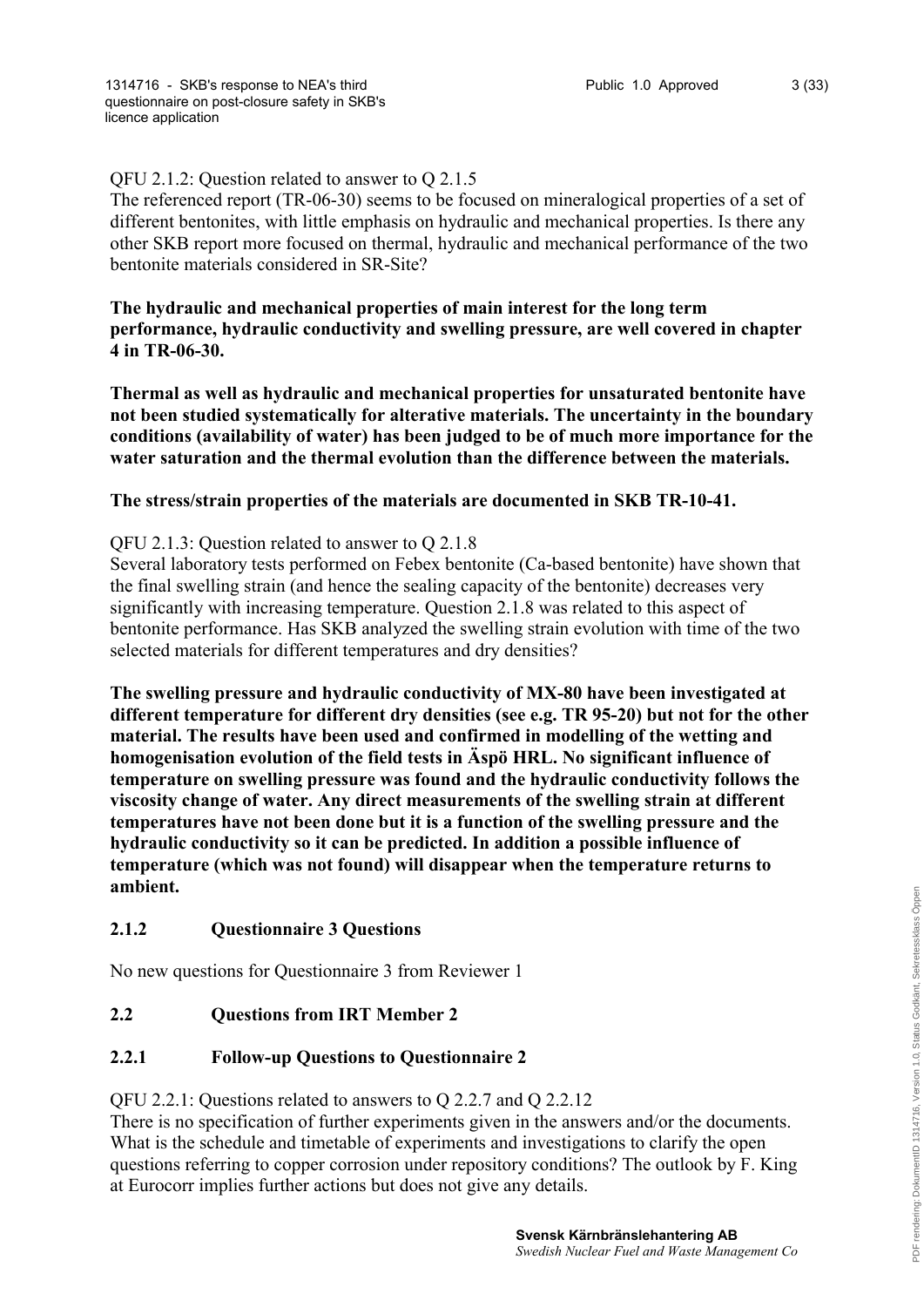**The planned SKB research is described in SKB's RD&D Programme 2010 /TR-10-63, available at www.skb.se/ with focus on the period 2010-2013. The planned studies of copper corrosion are described in chapter 23. The main areas for research experiments and their extension in time will be:**

- **the behaviour of copper in sulphidic solutions, including the suggested SCC effects i high concentrations (2011-2013)**
- **further attempts to better quantify microbial activity in compacted bentonite (2012)**
- verifying the corrosion propensity for base metal (2011-2012), and welded and cold**worked copper (2013)**
- **measurements of possible hydrogen gas development from copper in pure, oxygen gas free water (2011-2012)**
- **studies of copper-bentonite interaction (2011-2012).**

**More theoretical work will be performed on:**

- **solubility of pyrite (2011)**
- **thermodynamic and kinetic (electrochemical impedance spectroscopy) studies of chloride solutions (2011-2012)**
- **quantum mechanical studies of copper surfaces in pure water and of the properties of copper compounds with hydrogen and oxygen (2011-2013)**

**On-going long-term experiments relating to copper are the LOT project, the Minican project and electrodes mounted in the Prototype repository. For both, parts of the experiments are currently being dismantled and will be analysed during 2011-2012. Further experiments are being considered with the aim of providing an experimental environment that is as close as possible to the repository environment. The expected outcome of such experiments is primarily to verify the corrosion behaviour from lab experiments and theoretical calculations. It is, however, a challenge to design an experiment where the expected, very limited long-term corrosion rate of copper is observable in the presence of inevitable initial, short-term transient effects like the reaction of copper with residual oxygen.**

**Generally, it is expected that the outcome of the studies mentioned in the bullet points above will allow a less pessimistic treatment than in SR-Site of the phenomena in question, or further corroborate the assumption that the phenomena are of negligible importance for long-term safety.**

## QFU 2.2.2: Question related to answers to Q 2. 2.10 and Q 2.2.13

Due to the academic discussions about the effect of pure water on copper corrosion, the approach via calculations does not appear to be completely satisfying: How does SKB treat the experimental confirmation of the discussed effects? If hydrogen is produced: What might be the effect of hydrogen atoms and/or molecules to the surrounding barrier formed by bentonite? How does this affect the transport properties?

**SKB is trying both to repeat Hultquist's experiments and to understand the behavior of copper in pure water, and several studies are on-going. The most important regarding**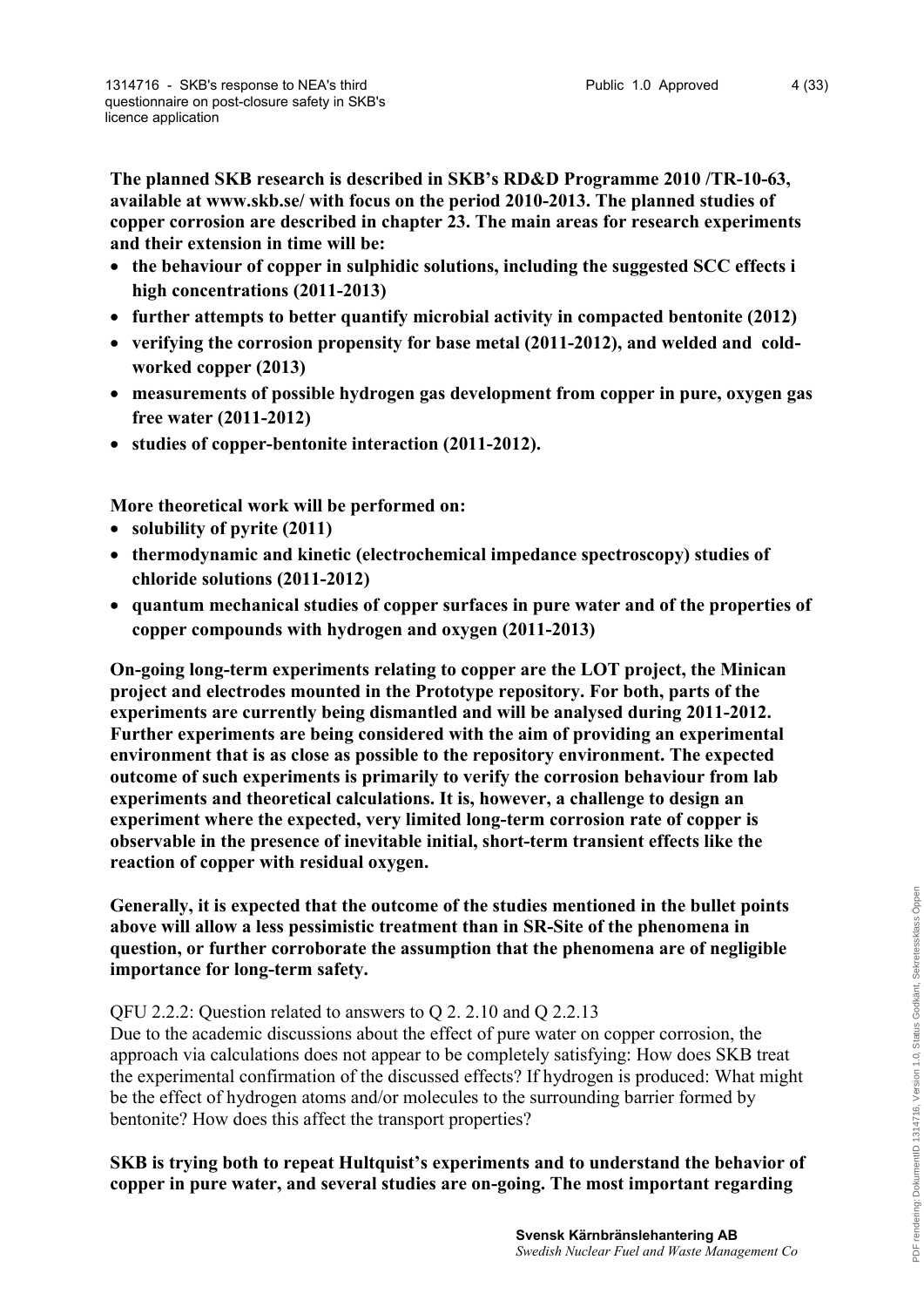**confirmation of the experimental results by Hultquist is the repetition of the gas experiment at Uppsala University (planned to be finalized in 2012). Furthermore, a test tube sealed with a palladium membrane, that was prepared 20 years ago (as an attempt to repeat Hultquist's test tube experiments 1986), has been analysed (to be finalised 2011), new tests with copper in test tubes are on-going, as well as attempts to synthesise CuOH, a possible corrosion product according to Hultquist's interpretation of his experiments. All these are to give experimental data to compare with more theoretical studies conducted as SKB research to describe the reaction mechanism, reaction products, thermodynamics and kinetics.**

**Still no reaction product more stable than Cu2O has been found. A surface reaction that produces hydrogen is one possible way of explaining the measured hydrogen. Such a reaction would only produce a limited amount of hydrogen, and thus have limited effects in the repository. Furthermore, such a hypothesis is experimentally testable against the hypothesis put forward by Hultquist et al., and the design of the aforementioned gas experiment at Uppsala University allows such a test.** 

**Hydrogen is indeed produced in the corrosion of copper by sulphide, and the effect of hydrogen gas on the buffer is discussed in the Buffer, backfill and closure process report, TR-10-47, section 3.3.3, and briefly in the SR-Site main report section 13.8 and section 14.4.4. As long as the hydrogen production rate is low, the gas will dissolve in the porewater and diffuse out of the buffer. This will always be the case before canister failure, even if copper corrosion and radiolysis are considered. At high production rates, e.g. when corrosion of the insert needs to be considered, a gas phase may form. Gas cannot be transported through bentonite at pressures below the swelling pressure. When the gas pressure exceeds the swelling pressure the bentonite will fracture and gas pathways will form. These pathways are however very unstable and will reseal when the gas pressure drops. Gas transport will therefore have no impact on the hydraulic properties of the bentonite barrier, see the Buffer, backfill and closure process report, TR-10-47, section 3.3.3.**

**Regarding chemical effects of hydrogen in the buffer, hydrogen could potentially reduce Fe(III) in the montmorillonite, but this effect is assumed to be small due to the low reactivity of hydrogen molecules.** 

## QFU 2.2.3: Question related to answers to Q 2.2.14

The answer does not cover the question of giving a maximum value for the mechanical properties (hardness, residual stresses,…). There should be a procedure for the manufacturing of the canisters paying attention to cold working, influence of hest by welding and the possible deformation by surrounding rock movements. How would such a cold working influence the susceptibility to SCC?

**Criteria for the maximum allowed cold work of copper during manufacturing as well as during transport and handling are currently being established, not only because of corrosion aspects but mainly to ensure the material properties required for the mechanical strength. The control parameters of the welding process will be required to be confined within pre-defined limits, in order for a weld to be accepted, see the SR-Site main report, section 5.4.2, p. 171 and references therein. Welded material will be further tested for corrosion properties (earlier tests are reported in SKB TR-06-01 and TR-07-**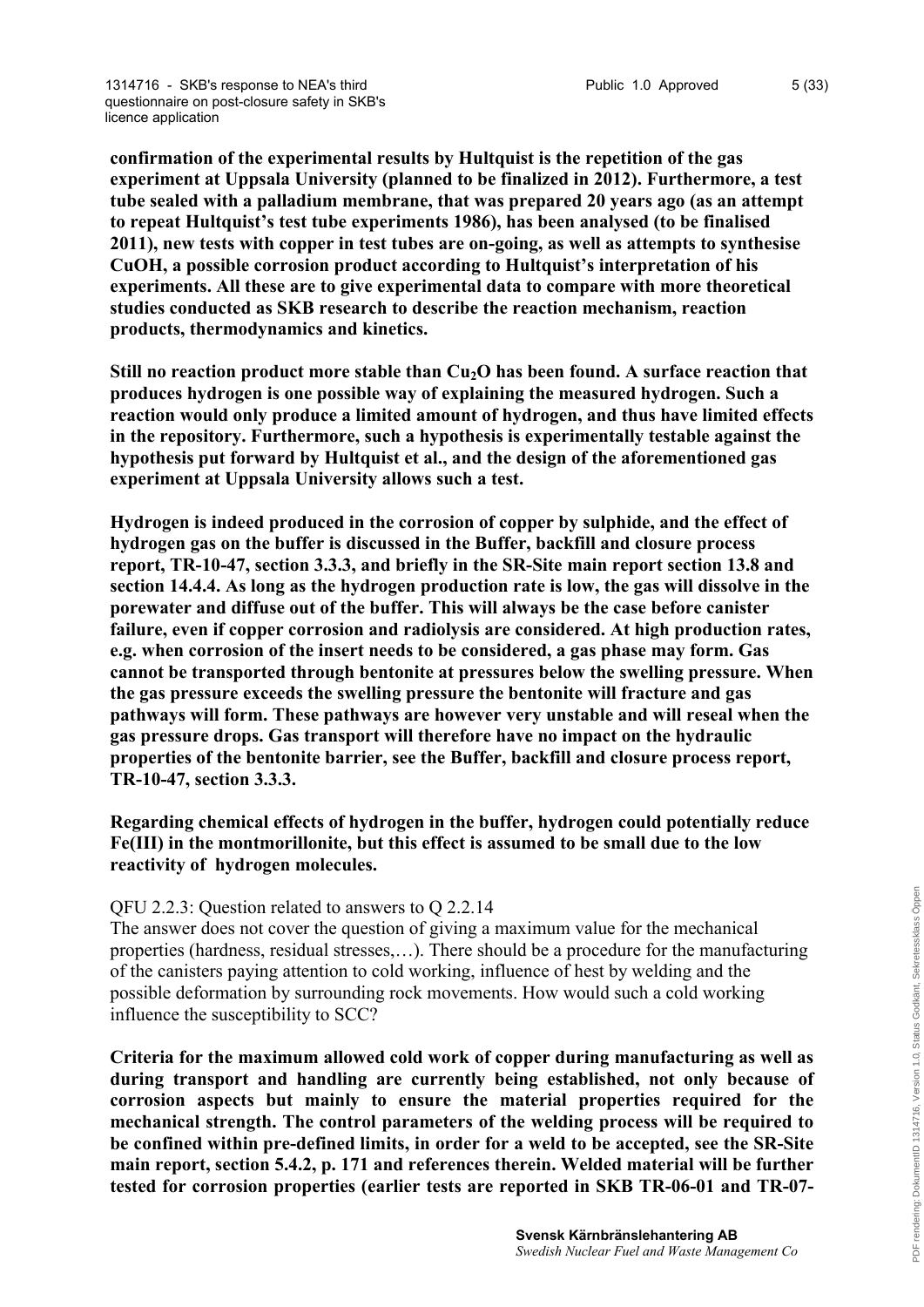**07). The same will be done for cold-worked material. Stresses in the copper canister induced by rock movements or otherwise is, furthermore, expected to be relaxed by creep in the copper. It is not argued that SCC in copper will be limited by the material itself, but rather by the very low possibility of simultaneous stresses, potential and detrimental ions.** 

# **2.2.2 Questionnaire 3 Questions**

No new questions for Questionnaire 3 from Reviewer 2

## **2.3 Questions from IRT Member 3**

## **2.3.1 Follow-up Questions to Questionnaire 2**

No follow-up questions to answers in Questionnaire 2 from Reviewer 3

## **2.3.2 Questionnaire 3 Questions**

1

New questions from Reviewer 3 are based on Reference Evolution (TR-11-01 Chapters 10.1 – 10.4): Thermal, mechanical and hydrogeological issues

Q 2.3.1 (3): p.296ff: The opening of the underground excavations will create a massive hydraulic sink with groundwater flow towards the excavations, a large scale change in hydraulic head fields, and a very significant reduction of pore pressures at the kilometer scale around the excavations. As shown in Zangerl et al.  $2008a,b<sup>1</sup>$  $2008a,b<sup>1</sup>$  $2008a,b<sup>1</sup>$  such a pore pressure drawdown in fractured gneisses can cause significant surface deformations (in the order of 10 cm), shearing of pre-existing large scale fractures (indicated by surface displacements, but not definitely verified), and seismic activity (not yet published). Such scenarios could have an impact on the long term safety of the repository and possibly also on the nearby NNP (as long as the distance is a few kilometers only). Have such scenarios been considered?

**An analysis has been made on the potential impacts on the nearby NPPs (SKB P-10-48, only in Swedish). The study concludes that displacements below the reactor foundation of the NPP Forsmark 1 would at maximum be less than 0.2 mm and that the maximum displacement between two turbine foundations would be in the order of 0.7 mm. Even if these displacements are small, the study recommends monitoring of groundwater pressure at few points between the shaft and the turbine hall. Such monitoring is now in effect.**

<span id="page-5-0"></span><sup>&</sup>lt;sup>1</sup> Zangerl, C., Eberhardt, E., Evans, K. and Loew, S. (2008). "Consolidation settlements above deep tunnels in fractured crystalline rock: Part 1—Investigations above the Gotthard highway tunnel." *International Journal of Rock Mechanics and Mining Science 45*: 1195- 1211.

Zangerl, C., Evans, K., Eberhardt, E. and Loew, S. (2008). "Consolidation settlements above deep tunnels in fractured crystalline rock: Part 2 –Numerical analysis of the Gotthard highway tunnel case study." *International Journal of Rock Mechanics and Mining Science 45*: 1211-1236.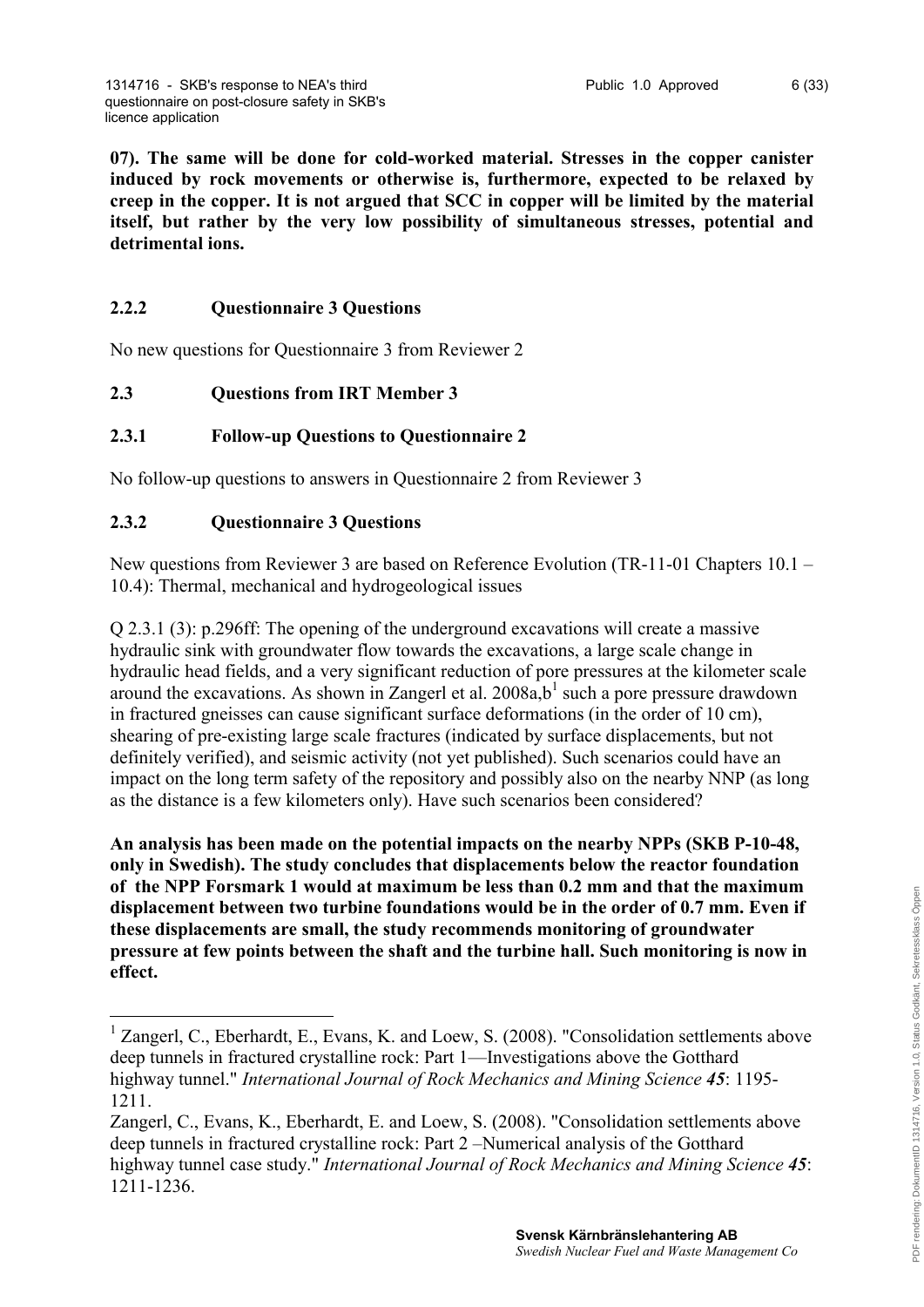**For long term safety, such scenarios have not been considered for two reasons. 1) The drawdown in the rock will be quite limited due to ample supply near the surface water and the very tight rock at depth. The following is stated on page 299 of TR-11-01: The modelled drawdown is relatively small with maximum values around one metre except for the central area (CA) of the repository, where a drawdown of around ten metres is obtained /Svensson and Follin 2010/. 2) Subsidence in crystalline rock with a very limited overburden cover is not a pronounced effect, and we have ample experience from such facilities in Sweden and Finland, including Äspö HRL and ONKALO at Olkiluoto in Finland.**

Q 2.3.2 (3): p. 296: Figure 10-6a (left) shows anomalies cross-cutting the middle part of the tunnel. What is their origin?

## **This is a vertical fracture being part of the model used in the analysis, see Figure 10-19.**

Q 2.3.3 (3): p. 299: What is the assumed lifetime of the grout? Is grouting only relevant for the excavation and operational phase?

## **Yes, the grout is only expected to maintain its sealing properties throughout the operational period.**

Q 2.3.4 (3): p. 300 & p. 302: The model predicts inflow mainly at the boundaries of the repository. When comparing inflow predictions with encountered inflows in underground excavations, not only the rates but also the locations normally differ very substantially. Why can you rely (so much) on these simplified modeling results?

**The reason the highest inflows are found mainly at the boundaries is related to the fact that the gradients are the highest at the boundaries of the repository footprint; i.e., inside the footprint, between tunnels, the gradients are lower, This is illustrated in Figure 5-10 in /Svensson and Follin, 2010, R-09-19/. Inflow locations are the result of stochastic realizations and the predictive capability has to be evaluated in this context. We do not claim that we can rely on these results to any greater extent than we rely on other model results. However, it is noted that the quantitative results from the modeling study presented in /Svensson and Follin 2010/ are not included in the compliance calculations of SR-Site. Thus, even if the results in /Svensson and Follin 2010/ would be associated with greater uncertainty than say hydrogeological model results from other phases/periods, this would not affect the final results of presented doses and risks.** 

Q 2.3.5 (3): p. 301: Systematic comparisons between modelled tunnel inflows and observed tunnel inflows<sup>[2](#page-6-0)</sup> show that also the transient rates (not only the locations and steady state rates) deviate very significantly. Many real inflows show much more dramatic decreases in rate than the model predictions, mainly due to limited extent conductive fractures and possibly also some HM coupling. Has this been taken into account when the inflow rejection criterion was defined?

<u>.</u>

<span id="page-6-0"></span> $2$  e.g. Masset, O. and Loew, S. (2010). "Hydraulic Conductivity Distributions Derived from Inflows

to 136 km of Tunnels and Galleries in Crystalline Rocks (Central Alps, Switzerland) " *Hydrogeology Journal 18*: 863-891.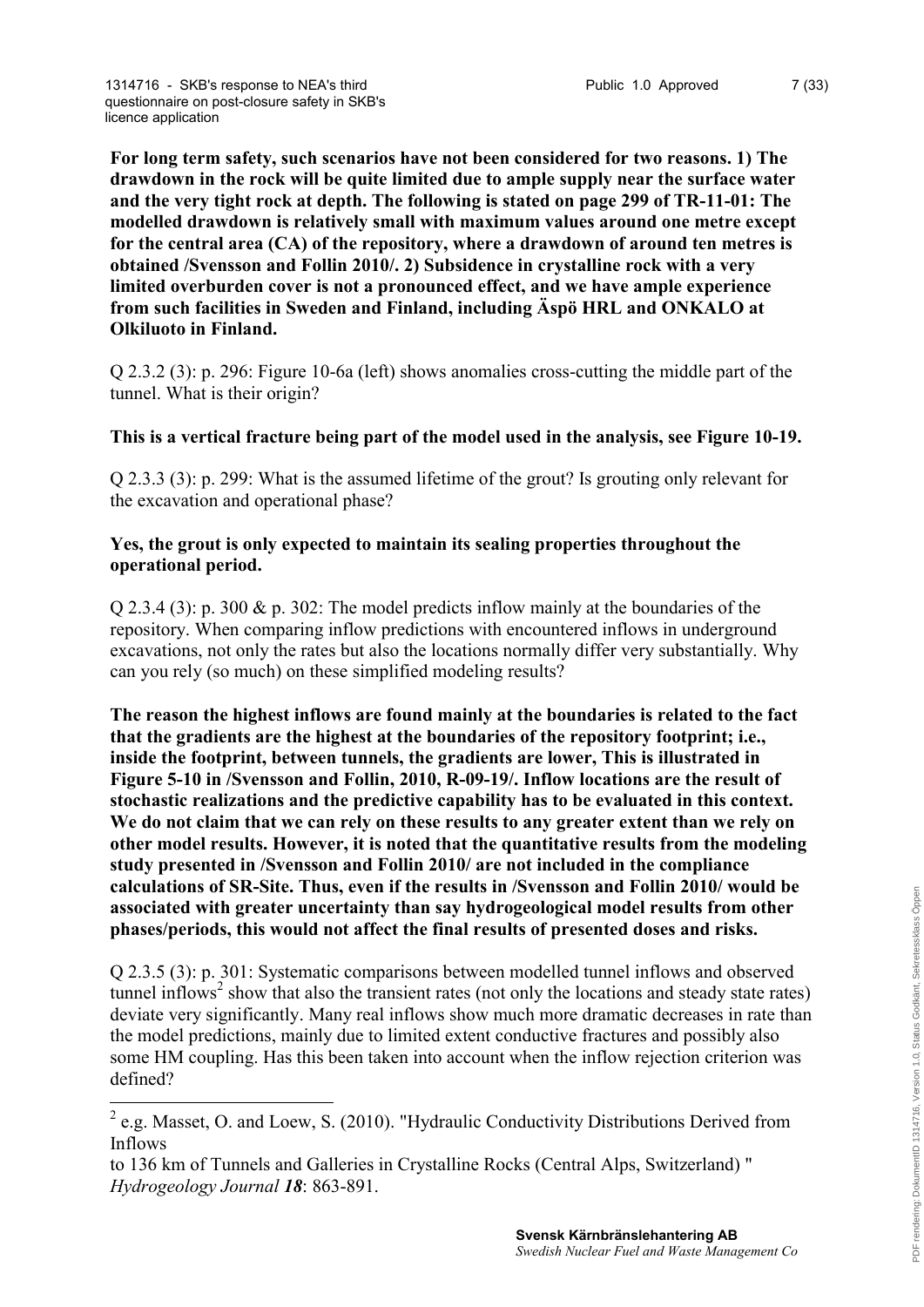**HM couplings are not considered at all in the inflow calculations. The effect of a limited extent of fractures is indirectly included through the use of the derived hydrogeological discrete fracture network model where only connected and conductive fractures are included. We agree that real inflows tend to be lower than those predicted by a model of the present kind. The definition of the inflow rejection criterion is related to buffer mass loss and an associated maximum inflow rate (p. 300-301 of Main report). The fact that the inflow estimated by the model most likely is an over prediction is not taken into account. Hence the results are deemed conservative.** 

Q 2.3.6 (3): p. 319: In the Alps we observe a little ice age between 1250 and 1850 AD. Has such an event not also occurred in Fennoscandinavia?

**Yes, the Little Ice Age (LIA) was present also in Fennoscandia. For example, it made glaciers grow larger in the Scandinavian mountain range, as observed by moraine ridges dated by 14-C and lichenometry. A climate warming of around 1 deg C occurred as the LIA ended and warmer Holocene conditions again took place. This climate change is encompassed by the description of the Holocene climate on p. 319 of TR-11-01 (e.g. "annual air temperature variability was up to around ±1 degree C").**

**(In addition, in south-central Sweden the cooling during the LIA was not sufficient for permafrost conditions. Hence, the conditions at Forsmark were, also for the LIA period, defined as** *temperate climate domain* **(this climate domain is in SR-Site defined as conditions without permafrost at Forsmark, see TR-10-49, Section 1.2.3).** 

Q 2.3.7 (3): p. 330ff, p. 460ff: It could be expected that normal-stress-transmissivity models are very uncertain, because the stress-aperture relationships vary a lot between different lab experiments<sup>[3](#page-7-0)</sup> and the aperture-transmissivity relationship is also highly uncertain. The cubic laws normally employed in UDEC and 3DEC yield very uncertain results. Why do you trust these modeling results so much?

**We don't use 3DEC or UDEC to assess transmissivity effects, only to establish normal stress variations. The normal stiffness of the fractures (and how that stiffness varies with normal stress) is described in the Data report TR-10-52 (based on results of normal load tests performed on Forsmark fracture samples). These normal stiffness data control changes in the mechanical aperture, which are then translated to changes in hydraulic apertures, or (equivalent "smooth wall apertures" ), cf. Fig 3-4 in TR-10-23. The parameters of the stress- hydraulic aperture expression (cf. Fig 10-20 in TR-11-01) are calibrated for that expression to be consistent with**

- **Stress-mechanical aperture relations (based on stress-stiffness data)**
- **Mechanical aperture-hydraulic aperture relation (based on expression shown in Fig. 3-4 in TR-10-23 and on values of JRC0 given in the data report)**
- **Residual hydraulic aperture estimates based on fracture transmissivities observed at repository depth in Forsmark.**

<span id="page-7-0"></span><sup>&</sup>lt;sup>3</sup> Zangerl, C., Evans, K., Eberhardt, E. and Loew, S. (2008). "Normal stiffness of fractures in granitic rock: A compilation of laboratory and in-situ experiments." *International Journal of Rock Mechanics and Mining Science 45*: 1500-1508.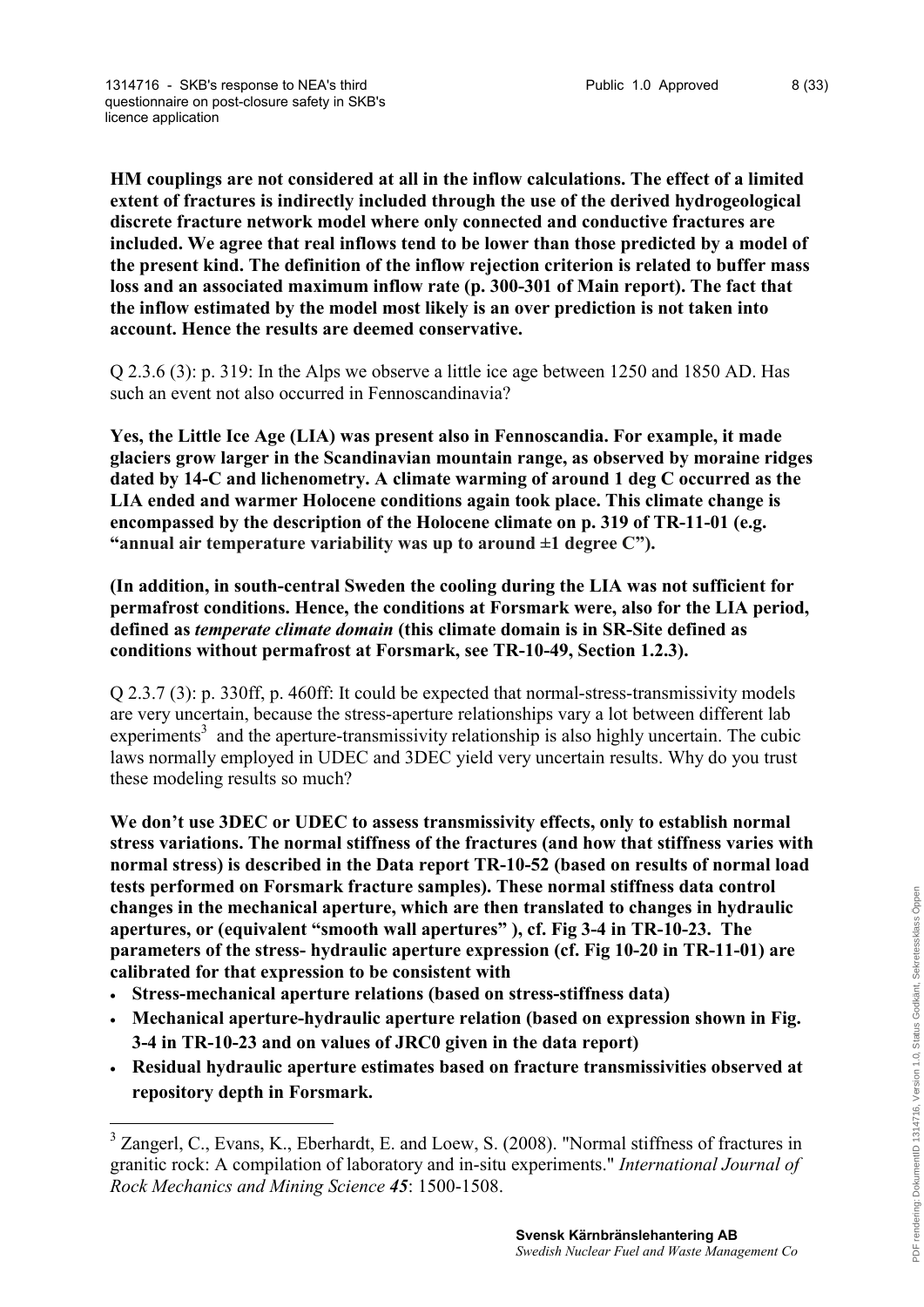**Because of the many uncertainties, we don't trust the modeling results as such. Therefore there are two stress-transmissivity models: a best estimate model based on mean fracture normal stiffness parameter values ("B", cf fig 10-20 in TR-11-01), and a model based on stiffness parameter values that maximize the sensitivity to normal stress variations ("A"). For very low normal stresses, i.e. when adjacent rock blocks are close to losing the mechanical interaction, all these types of relations become very uncertain. For fractures in compression of a few MPa, even the worst case model ("A") gives modest transmissvity changes in response to typical normal stress variations. Stresstransmissvity relations, obtained from hydraulic test performed at different depths on Laxemar fractures, have been reported by Rutquist and Tsang /SKI Report 2008:8/. These results seem to be in support of the stress-transmissivity relations used in our reports.**

Q 2.3.8 (3): p. 330ff, p. 460ff: Which quantitative relationships have been used to assess transmissivity changes in relation to fracture shear deformation?

**The assessment of shear impact on stress is only made indirectly, i.e. by first calculating the shear and then assessing whether this shear implies a transmissivity change. See for example p. 145 of /Hökmark et al. 2010, TR-10-23/ where it is stated that "***even if the shear displacements are large for large (gently dipping) fractures, the effective normal stress is small only in a limited area around the tunnel opening. During periods of large shear displacements, the effective normal stress is higher than about 7.5 MPa at distances larger than about 5 m from the tunnel. This is well above the highest normal stresses applied in the lab-scale transmissivity tests performed by /Olsson 1998/. Therefore the additional increase in transmissivity caused by shearing is likely to be modest***". A discussion on the importance of normal stress (high normal stresses promote gauge production and suppress dilation) to the transmissivity effects of shear displacements is found on pp 27-29 in TR-10-23. The discussion is based on experimental, laboratoryscale, work on real rock fractures.**

Q 2.3.9 (3): p. 341: The flow rates given here for operational stage A are low (one cannot call 1 L/s high). Do these values refer to a sealed repository and complete bentonite swelling? Does the given rate indeed correspond to the total flow rate at operational stage A?

**The results refer to operational stage A, a sealed repository, no grouting and complete bentonite swelling. However, the full details of the calculation are not presented in the Main report but only in /Svensson and Follin 2010, R-09-19/. The setup and results are presented in section 5.4 and Appendix C of /Svensson and Follin 2010/. It is noted that some simplifications are made in the saturation calculations concerning repository layout (specifically, no central area, ramps, ventilation shafts or deposition holes are included). Also, it is noted that Figure 10-23 of the Main report is erroneous (the curve overlying the left vertical axes is not seen) relative to the original Figure C-6 of /Svensson and Follin 2010/. Here it is seen that the initial inflow is approximately 20-30 l/s. We apologize for the erroneous reproduction of the original figure.**

Q 2.3.10 (3): p. 341: Why does the water that saturates the backfilled repository originates predominantly from the top of the model domain? In many deep tunnels in crystalline rocks, significant flow from below the tunnel can also be observed. This can be modeled with the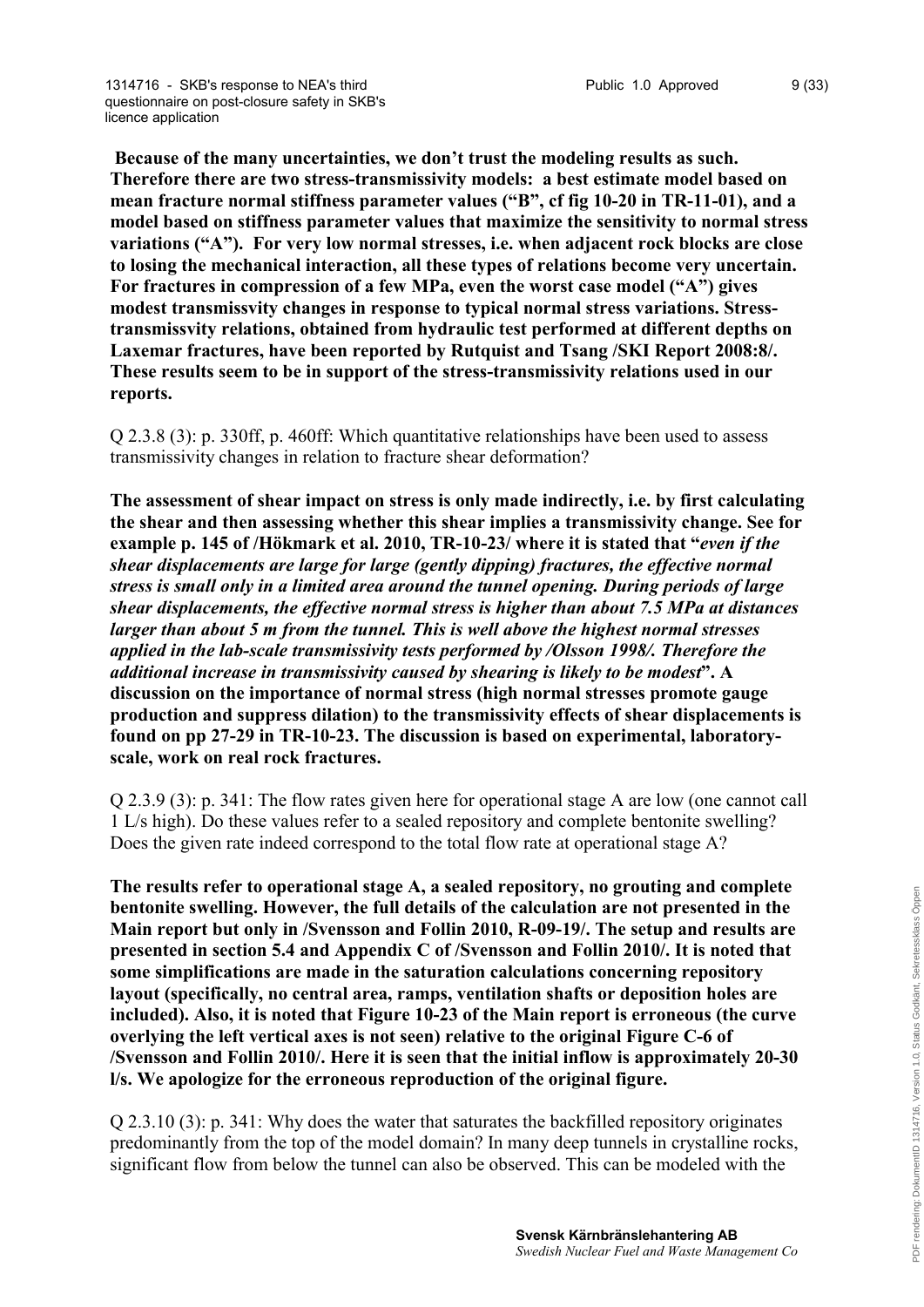assumption of a significant decrease of hydraulic conductivity with depth (which should also be the case for Fosmark?).

**Visualizations of the flow field to the repository under operational condition are given in several figures in /Svensson and Follin 2010, SKB R-09-19/. The questioned statement is supported by the change in water salinity shown in Figure 5-12 and the particle flow paths shown in Figure 5-14.**

Q 2.3.11 (3): p. 459: a rock mass deformation module of 40-45 GPa seems still quite high when considering fracturing at Forsmark. How has this value been estimated in detail?

**The reason for the relatively high values is that many fractures are sealed and quite strong. For the Forsmark target area the modulus varies from 55 GPa (top 150 m) to 70 GPa (400 m and downwards). The assessment is found in SKB R-08-66 and SKB R-07- 31. The 40-45 GPa modulus estimate on p.459 is intended to be valid on a much larger scale than that of the Forsmark target area, or the Forsmark tectonic lens. For the host rock surrounding the Singö deformation zone, at the location of SFR tunnel passage (which is outside the Forsmark Tectonic lens), it has been concluded that the modulus should be 45 GPa /SKB R-07-06/. The modulus of the rock mass within the Forsmark and Singö deformation zones are around 38 GPa if an "empirical" approach (based on determinations if RMR and Q) is taken /Table 4-4, R-08-66/. A more "theoretical" approach would give lower values /Table 4-5, R-08-66/. Of course the bounding analysis (horizontal stress reduction because of cooling of the upper crust) is uncertain, one of the uncertainties being the relevant effective, equivalent continuum, E-modulus. Since low values would reduce the stress impact and the following transmissivity effects, a lower value than 40 GPa would be difficult to defend.**

Q 2.3.12 (3): p. 459: what is meant by "residual pore pressure"?

**It is the excess pressure in the low permeability parts of the rock that remains as a transient after a major change in hydraulic boundary conditions or rock stresses (e.g. after a melting ice). This is more discussed in section 7.3 of SKB TR-10-23.**

**2.4 Questions from IRT Member 4**

## **2.4.1 Follow-up Questions to Questionnaire 2**

QFU 2.4.1: Questions related to answer to Q 2.4.1

It is understood that the effects of different methodologies on estimating flow-dimensions and PSS data tend to result in lower flow-dimensionality. It is also understood that SKB principally used PFL data for transmissivity estimation for hydrogeological modeling because SKB considered that PFL results are more representative for the modeling. However, as expressed in the previous question (Q 2.4.1), if the flow dimension is set to be larger than the actual one, the obtained transmissivities should become smaller, and hence, it will result in less conservative values. Because the estimation of actual flow-dimensions in fractures is very difficult, it is still desirable that SKB provides the IRT further explanation and/or opinion how the effects of possible smaller transmissivity estimation due to the assumption of radial flow are treated/evaluated.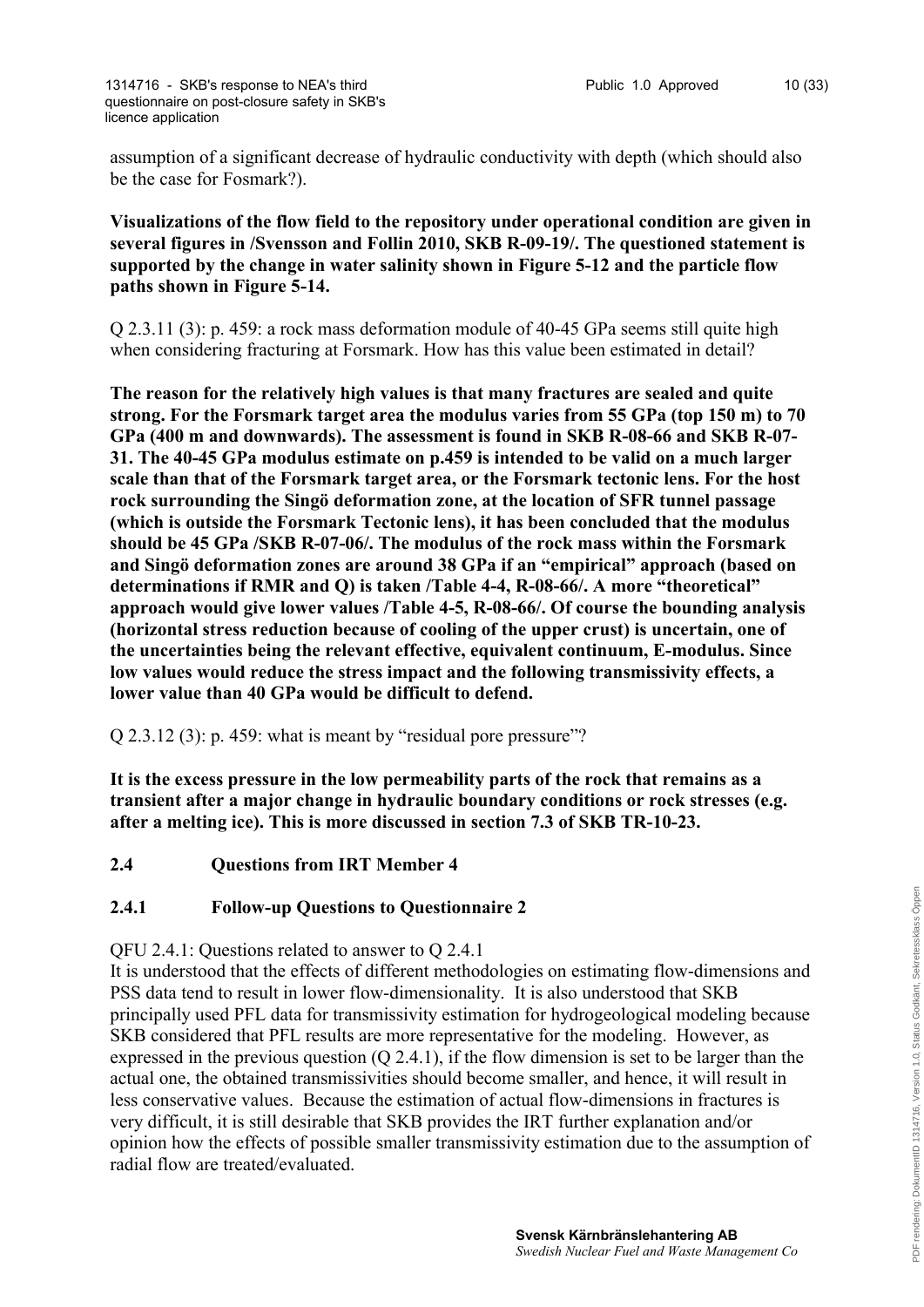**As explained in Section 6.6.7 on p. 330 in the Data report for SR-Site (SKB TR-10-52), SKB regards the interpretation of single-hole hydraulic tests as highly uncertain and does not model fracture transmissivity (T) based on field data, since the T value is dependent on (among other things) the flow dimension. Instead, the flow modeling is based on three types of correlation models for T and fracture size, each of which is calibrated against the statistics of measured values of the specific capacity (Q/h). The concept of flow dimension is of conceptual value mainly.**

## **Concerning the missing background report /Follin et al. 2006; P-06-54/, it is noted that the report is being completed now and will be available for the IRT in the beginning of November 2011.**

## QFU 2.4.2: Questions related to answer to Q 2.4.6

P. 289 on TR-08-05 was reviewed and the discussion in that section of the document was comprehended. However, subsequently another question arose. It is not clear how the hydrogeological situation in the deeper part, i.e., deeper than 200m, is evaluated. Groundwater chemistry data exist for the deeper part; however, pore pressures and/or hydraulic potentials seem not to be presented. Are there data on hydraulic potentials in the deeper part? Was the comparison between the measured hydraulic potential and numerically calculated results made? How does SKB consider the appropriateness of the hydrogeological model, especially in the deeper part?

**The means and assumptions used by SKB to transfer measured point-water heads between packers in deep boreholes to environmental water heads are explained in Appendix K in /Follin et al. 2007, R-07-48/. It is noted that the spacing between the borehole packers used for head measurements are often quite long (tens to hundreds of metres). Furthermore, the fluid density generally increases with depth whereas the conductive fracture frequency decreases with the depth. Bringing these conditions together, it is obvious that the point-water pressures measured at depth are not very certain neither in magnitude nor elevation. To avoid a model that is calibrated against uncertain data it was decided to exclude the matching against in situ head measured in deep boreholes. However, in Figure J-4 and Figure J-5 of /Follin et al. 2007/ we provide an example of how the calculated environmental water heads at depth are used in the conceptual hydrogeological modelling.**

## **2.4.2 Questionnaire 3 Questions**

Q 2.4.1 (3): Flow paths can change due to climate changes and migration of ice sheets. It is stated that the steady state modeling results are used for particle tracking calculation and the estimation of F-values. Under the changing situation of climate condition, flow paths should change temporally according to the change of the external condition. How does SKB treat the possible effect of the changes of flow paths on the estimations of F-values and advective travel times? Also, are the calculated advective travel times presented in the report, and are the results evaluated to be reasonable? In relation to the previous question Q. 2.4.7, how does the possible remnant excess pore pressure during ice retreat affect the temporal changes of flow paths and the results of the particle tracking study?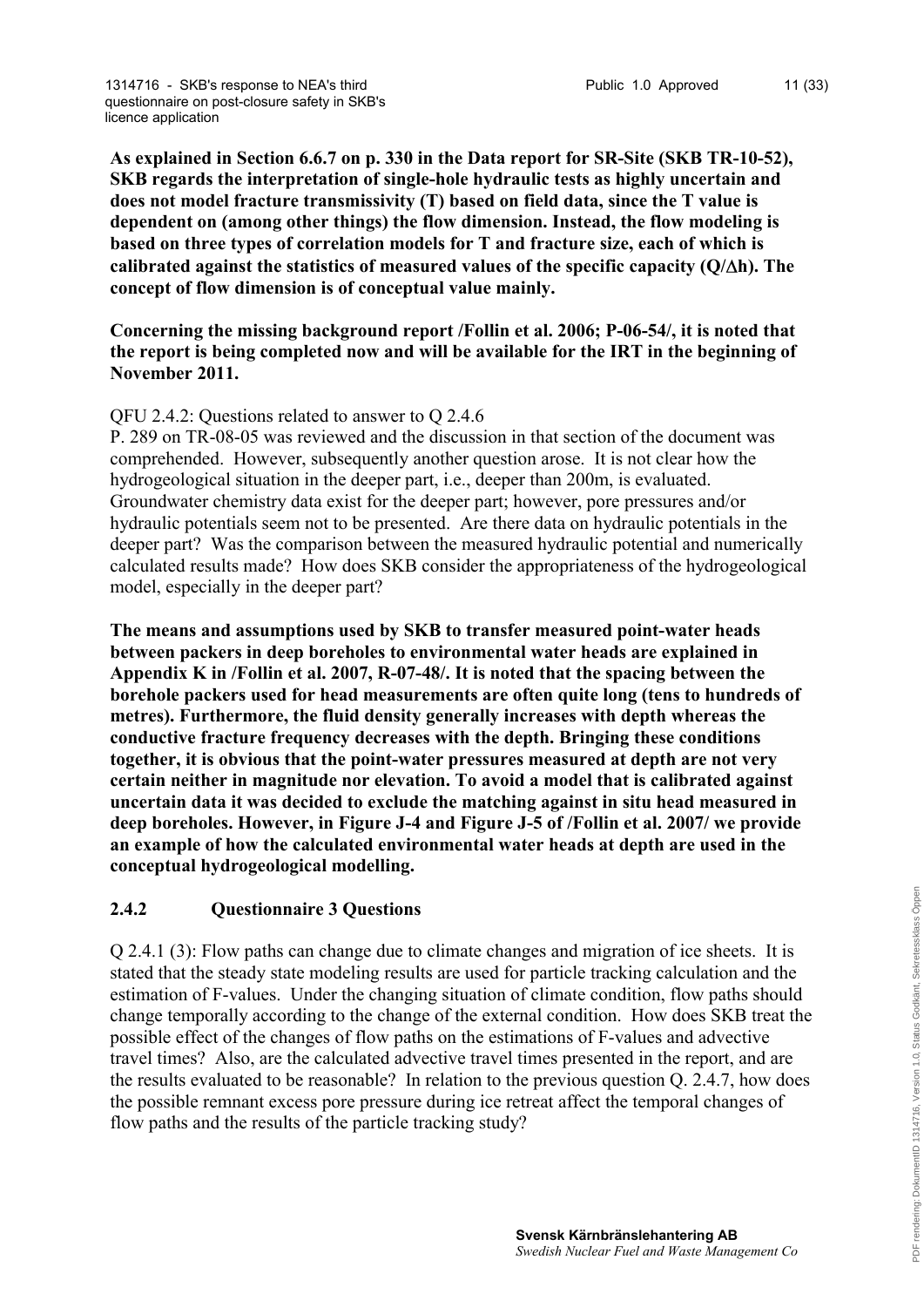**The methodology used in SR-Site is briefly described in section 10.4.6 of the Main report (heading Comparison of the Darcy flux at different time slots during glaciation and deglaciation) and in section 13.5.6 of the Main report (heading Varying external conditions). In short, the effect of varying climate conditions is included through a scaling of the velocity along the flow paths from the repository to the biosphere. The scaling factor is obtained as the ratio of Darcy flux at deposition hole locations during different climate regimes relative to temperate conditions. The radionuclide transport code MARFA then re-scales the velocity along the flow paths for different climate regimes such that in effect modified advective travel times and F-factors are obtained (note that MARFA uses segment based values and not integrated values of travel time and F along a flow path). The flow paths originate from the temperate phase simulations. Thus, changes in recharge locations are not captured with the approach, only changes in velocity along the flow path and hence changed retention characteristics.**

**In on-going studies (post SR-Site), the effect of the simplified approach in SR-Site is analyzed using transient flow and transport simulations. Preliminary findings indicate that the spatial dilution in radionuclide discharge implied by the transient velocity fields associated with multiple climate regimes is not captured by the SR-Site approach. Hence the SR-Site results are conservative in this sense.** 

**The advective travel times for temperate conditions are presented in /Joyce et al 2010, R-09-20/. An evaluation of the used aperture (or porosity) and resulting travel times is provided in section 5.4.8 of /Selroos and Follin 2010, R-09-22/.** 

**As explained in our response to the previous IRT question 2.4.7, significant remnant excess pore pressures can only exist in parts of the rock with very low hydraulic diffusivity (i.e. volumes without well connected transmissive fractures), whereas these pressures will essentially immediately dissipate in more permeable volumes (i.e. where the significant migration flow paths occur). The impact from excess pore pressures on the flow can thus be, and is in SR-Site, neglected, whereas we do consider their potential impact on changing the rock permeability (as explained in other answers).**

Q 2.4.2 (3): Quality control and appropriate management of field data is considered to be crucial for the reliability of the results on the hydrogeological modeling and further discussion based on the model results. For the quality control, in addition to following protocols for field measurements, evaluation and checking of measured data themselves are necessary. How does SKB control and manage the quality of these data?

**All field data, regardless of scientific discipline, have undergone a review by at least three persons before storage in SKB's data base, Sicada. That is, the contractor, the client's (SKB's) representative, and the database manager. Finally, it is checked that the data provided by the P-report are consistent with the data in Sicada.**

# **2.5 Questions from IRT Member 5**

## **2.5.1 Follow-up Questions to Questionnaire 2**

QFU 2.5.1: In General: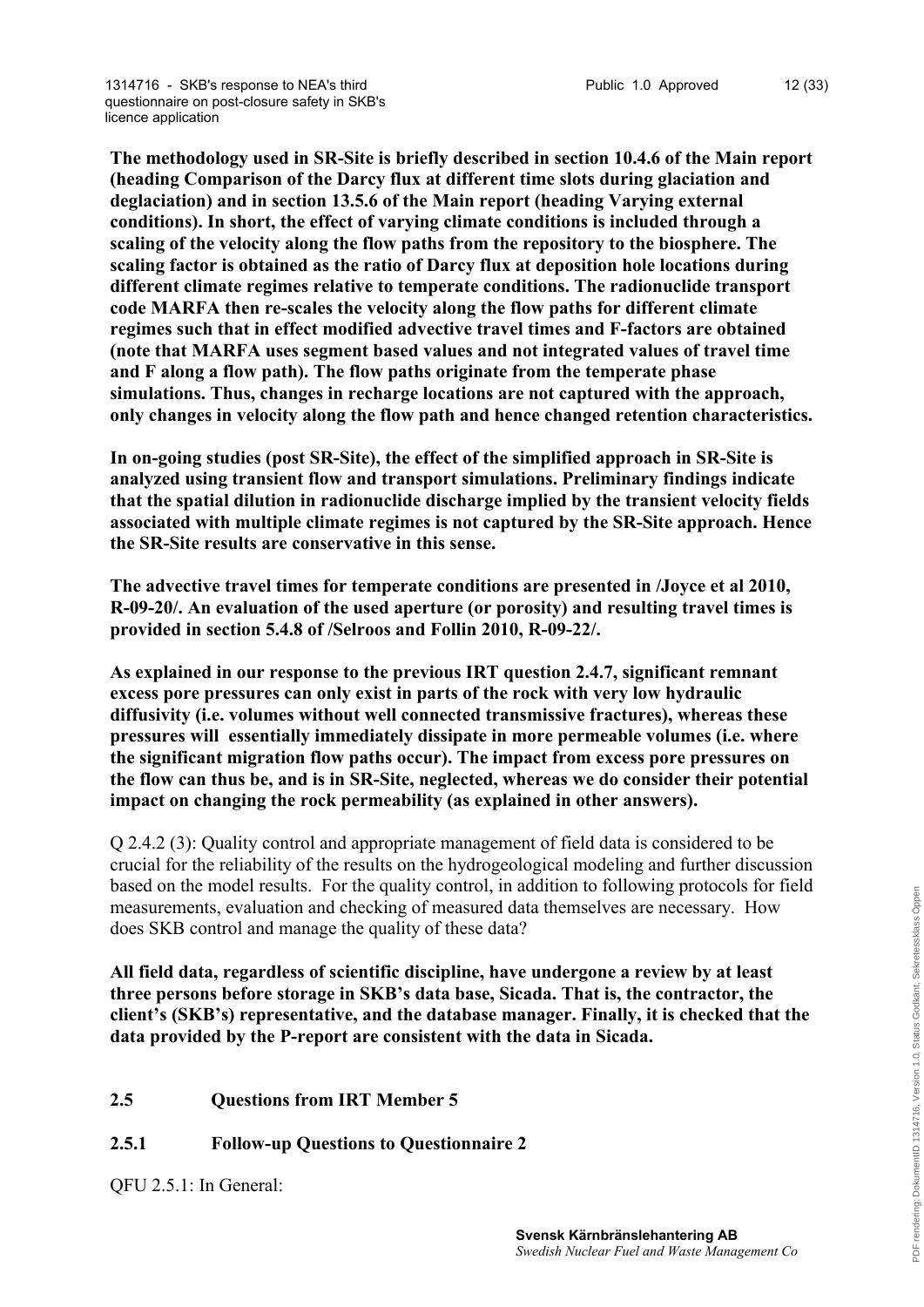SKB states that some of the designs (e.g. for canister, plug) have not yet been finalized (see answers to Q.2.5.1. and Q 2.5.4). When does SKB plan to finalize these? Does SKB expect safety relevant changes?

**The designs will at the latest be finalized before they need to be implemented. Given that the time for implementation differs between systems, the time left for finalizing the designs also differ. The design concerning repository access will be finalized before construction work can start, and will be described in a special document describing how safety and radiation protection matters will be taken into account during construction. This document needs to be reviewed and approved by SSM. Designs of systems in the deposition area (deposition tunnels, backfill, buffer, canister, etc) need to be finalized at least in time for the trial tests and will be reported in the Safety Assessment Report (SAR) to be reviewed and approved by SSM before operation can start. Any design change made after this would need to be reviewed and approved by SSM in a manner similar to how this is handled in any other nuclear facility. As stated in the license application, SKB will only consider design changes leading to maintained or improved levels of safety.**

## QFU 2.5.2: Questions related to answer to Q 2.5.1

SKB states the quality control of the manufacturing process is not part of the licensing process for the final repository but will be supervised by an authorized body. Which authorized body will supervise the manufacturing process including quality control? As the canister is the main barrier and essential for providing the safety, is there a cooperation/information exchange between this authorized body and the Swedish Radiation Safety Authority?

**The license application describes the principles for quality control of the manufacturing process for the canister. TR-10-14 describes the items to be controlled and inspected during the canister design and in the manufacturing process. It also describes testing methods and experiences obtained from the use of these methods so far. The principles for the quality management system and its application in the production of the KBS-3 system components are described in Chapter 5 of TR-10-12.** 

**The authorized body, or bodies, for supervision of the qualification of the different processes are not chosen yet. SSM regulations stipulate that for manufacturing and welding the third party organization is required to be accredited by Swedac, a government authority and also approved by SSM. For inspection the third party organization has to be approved by SSM.**

**It can also be mentioned that the organization that will carry out inspections (i.e. NDT) in the production must be accredited for the task.**

**The plans for quality control presented in the license application will be evaluated by SSM as part of their licensing review. SSM has already requested some clarifications on this topic. Further development of the programme for quality control is in progress and will be presented in the PSAR. The PSAR will be reviewed and approved by SSM before construction of the encapsulation plant and the final repository can start.**

QFU 2.5.3: Questions related to answer to Q 2.5.2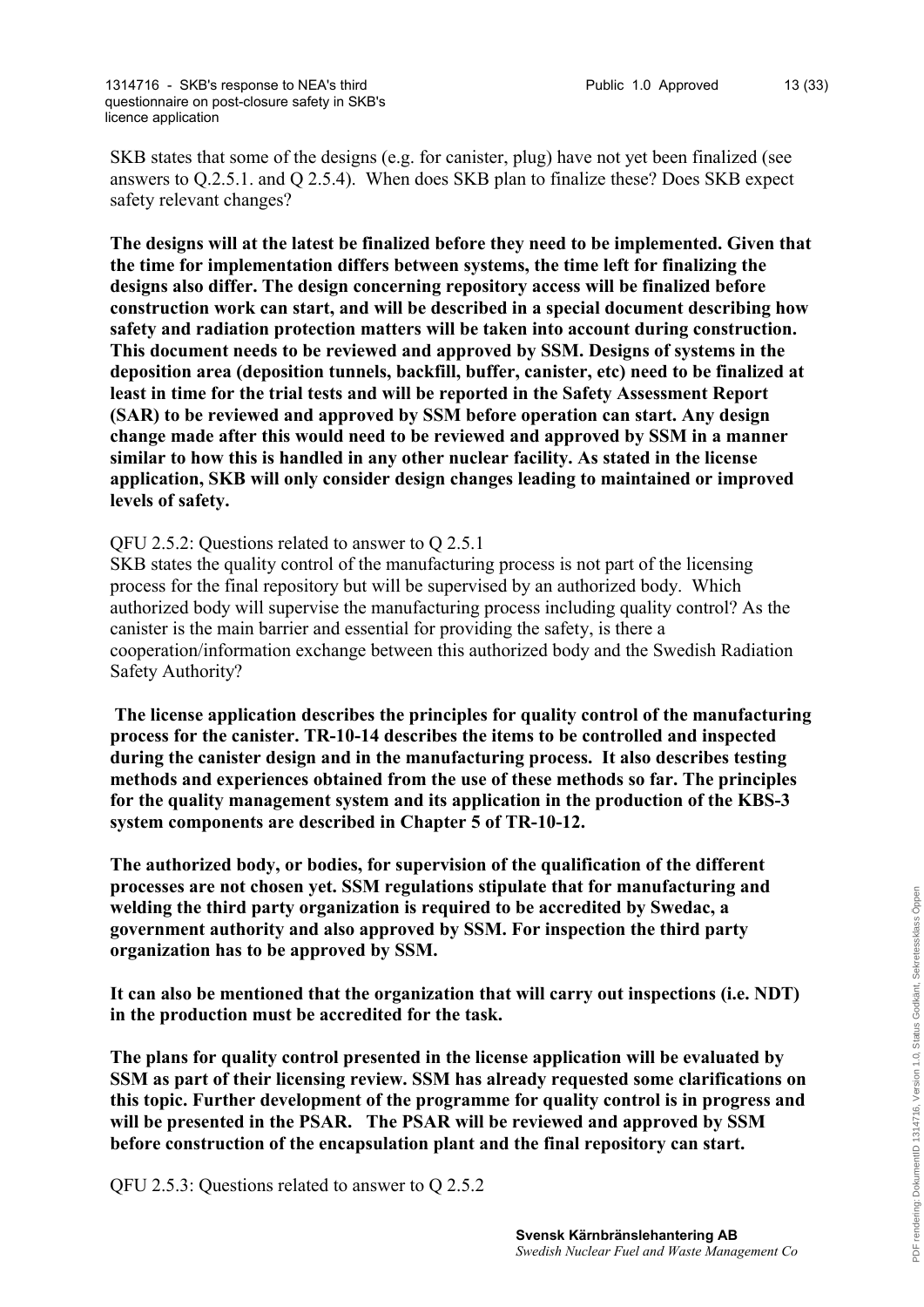SKB states that they are exploring the potential for revising the design premises from a deterministic rule of design premises to a probabilistic one, but the change will only be done if they can prove that safety is not affected. Is a possible revision of the design premises subject to a review/or a licensing process performed by the Swedish Radiation Safety Authority?

#### **If we make such a change we will include this as part of the Preliminary Safety Assessment Report (PSAR) which will be submitted to SSM for review and approval before we can start construction of the repository. See also answer to QFU 2.5.1**

## QFU 2.5.4: Questions related to answer to Q 2.5.3

According to SKB`s answer damage analysis have been done mostly for BWR inserts and for one PWR case. Is it correct to say that, on this basis, there is currently no valid safety assessment for the disposal of PWR-Spent Fuel at the planned repository? As SKB is carrying out complementary analysis for the PWR insert, what is the time schedule to close this gap in the licensing information?

#### **Based on the documentation provided in the application the following can be stated:**

**For the isostatic load case, strength analyses for both types of inserts have been carried out. This is also the case regarding damage tolerance analysis. In these analyses it is assumed that the materials properties are the same (equal to BWR) for both types of inserts. This is seen as a reasonable assumption but will have to be justified when additional materials data from PWR test manufacturing become available. These analyses will be reported in the next licensing stage, i.e. in the Preliminary Safety Assessment Report (PSAR), which will be submitted to SSM for review and approval before construction of the repository can start.**

**For the shear load case, strength and damage tolerance analyses have been carried out for the BWR insert. Regarding the resilience to shear loads, the PSAR will be built on a full analysis of the PWR insert, based on additional manufacturing tests, and of an updated analysis of the BWR insert.** 

**The mechanical assessment of the PWR insert needs to be based on additional manufacturing data. Given the similarities in structure of and planned production processes for the two inserts, and the fact that several pessimistic simplifications were made in the mechanical analysis of the BWR insert, there is good confidence that the PWR insert can be demonstrated to comply with the design premises for the canister in the following licensing step.**

#### QFU 2.5.5: Questions related to answer to Q 2.5.19 (and see also Q 2.7.3)

Taking into account the low denudation rates as discussed in the climate report, there is yet no or a very limited safety margin left in the 1 million-year perspective, regarding permafrost influence under extreme conditions. The answer to question 2.7.3 does not contribute much to the exclusion of a deeper repository. On p. 811, SKB states that "placing the repository some 100 m deeper would probably result in a risk contribution similar to the one obtained from the selected depth". If future analysis would reveal concerns about the interaction between permafrost depth and repository depth, would that be an option to strengthen the system's performance and robustness or is this ruled out?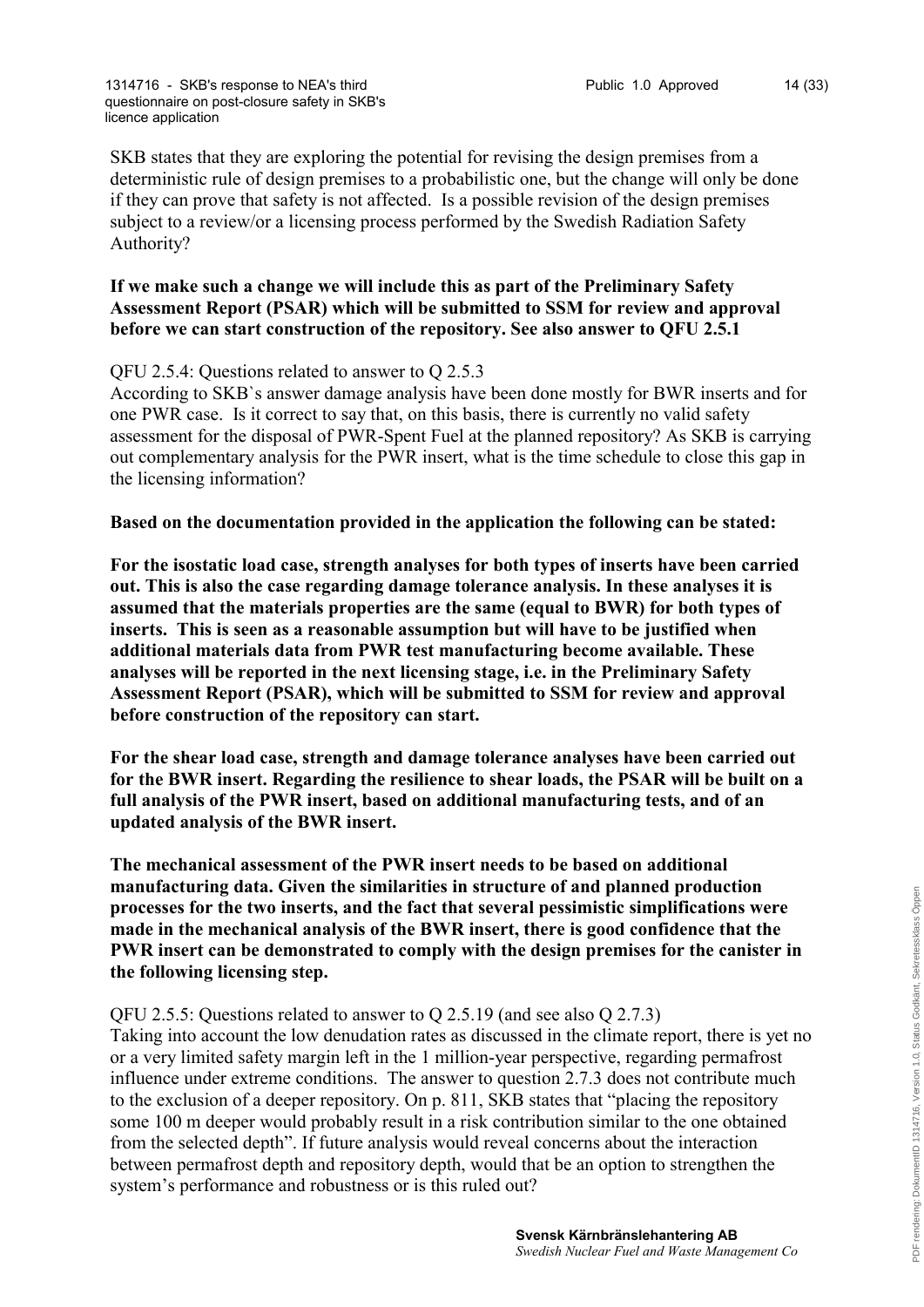**This is essentially ruled out. Given the very pessimistic assumptions made in SR-Site, and given the relatively minor impact from freezing, would it to occur, we do not expect any future analysis that would suggest a need to increase the repository depth for reasons related to the development of the future climate.** 

**The essential reasons for excluding a deeper repository are the increased engineering risks (higher and more uncertain rock stress) and the increased footprint (due to the thermal dimensioning) of going deeper.**

#### QFU 2.5.6: Questions related to answer to Q 2.5.20

SKB states that the collapse load of the canister is substantially higher than the design load. Has it been taken into consideration to revise the canister design load (currently 45 MPa) in order to better reflect the real properties of the canister (collapse load 100 MPa)? This would ensure that the real safety margin (or a relevant proportion of it) is preserved and that the properties of the canister are not revised in future, maybe for economic reasons, to better reflect the current design load.

**The design load for the canister is, by principle, derived from the anticipated loads in the repository. When the design is analyzed, margins are taken into account by using conventional safety factors in calculating the smallest acceptable collapse load for a specific design load.**

**The design premise for the isostatic load is planned to be revised, to better reflect the extreme ice load situations being the outcome of the SR-Site scenario analysis.**

**The reasons for changing the design premises and reference design adopted by SKB, is described in section 15.5.2 in the SR-Site main report (SKB TR-11-01).**

#### QFU 2.5.7: Questions related to answer to Q 2.5.29

SKBs described the organization of funds which should allow SKB to maintain its organisation and personal resources as long as needed. What would happen in case of insolvency of SKB?

**SKB is owned by the Swedish reactor owners and SKB's nuclear waste management activities are funded through the Nuclear Waste Fund, as required by Swedish legislation. In addition to money deposited in the fund the reactor owners have to provide guarantees to the Government in case reactor operation is stopped prematurely or major unplanned events (see TR-09-23 for details). Hence, SKB's nuclear waste management operations are guaranteed by the Fund and the reactor owners.** 

#### QFU 2.5.8: Questions related to answer to Q 2.5.32

SKB answered that sensitivity analyses are carried out at a late stage of the assessment, and the assessment led to no special "handling" afterwards. The identification of input variables should help to understand the impacts of variables in the calculations. After the identification of sensitive variables, the results of the sensitivity analysis should be used to check whether they correspond to the input-data of the calculation performed before. If not, the calculation has to be repeated by varying the variable's values identified in the sensitivity analysis in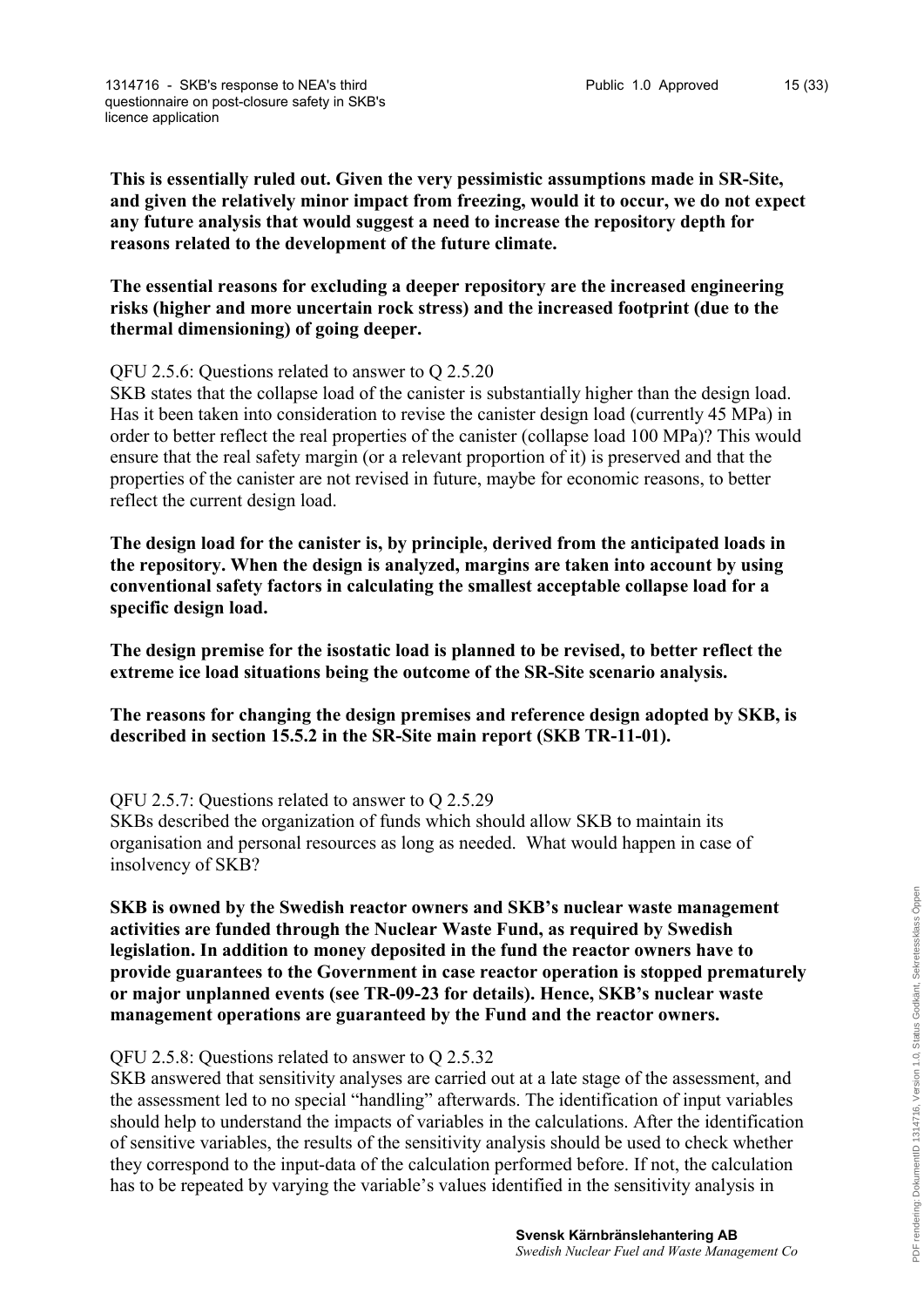order to understand the effects on the calculated dose/risk. One could say that the sensitivity analysis is used to re-check the correctness of the input variables and the validity of the calculated dose/risk.

According to SKB`s answer to Q 2.5.32 it remains unclear whether SKB has taken into account such considerations/calculations. Please explain.

**This follow-up question is possibly caused by the use of different definitions of the term "sensitivity analysis". The following approach is used in SR-Site (and is similar to approaches used in other safety assessments):**

**In the probabilistic calculation of dose, uncertain variables are sampled in accordance with distributions established in the data qualification. These distributions are based on the assessment of input data uncertainty reported in the Data report. This uncertainty assessment is thus the way in which the correctness of the input variables is established.** 

**The probabilistic calculation is an uncertainty analysis where the output uncertainty is determined by the input data distributions and the nature of the mathematical model used in the calculation. The result is a distribution of the output entity, reflecting the output uncertainty, given the uncertainty in input data.**

**The subsequent sensitivity analysis is based on the result of the probabilistic calculation, to determine which of the uncertain input variables are the most important for the output uncertainty. Such an analysis can not be used to re-check the correctness of the input variables.**

**The results of sensitivity analyses in previous assessments were used, in early stages of the SR-Site assessment, to focus the data qualification on uncertain data important for the calculation end-point. The outcome of the sensitivity analysis of the final calculations in SR-Site is used to identify key uncertainties in data and processes yielding feedback to future assessments and R&D efforts. (These were essentially the same variables as identified in the previous assessment, SR-Can.)**

QFU 2.5.9: Questions related to answer to Q 2.5.34

SKB describes in its answer the decisions for selection of certain techniques for BAT discussion. Can SKB provide a list of all techniques which were considered initially?

**Selection of techniques are made at several levels, ranging from the disposal method to specific production techniques, measurement techniques and support systems for different parts of the disposal system. There is no comprehensive list of techniques considered. R-10-40 describes the development of the KBS-3 method and provides some insight into the techniques considered over the years. The report is in Swedish with a comprehensive English summary. The illustrations provide some insight into different design variants of the barriers of the KBS-3 system that have been considered.**

QFU 2.5.10: Questions related to answer to Q 2.5.36

SKB says it wants to continue the dialogue with municipalities concerned, other stakeholders and public in the future. What is planned in the near future?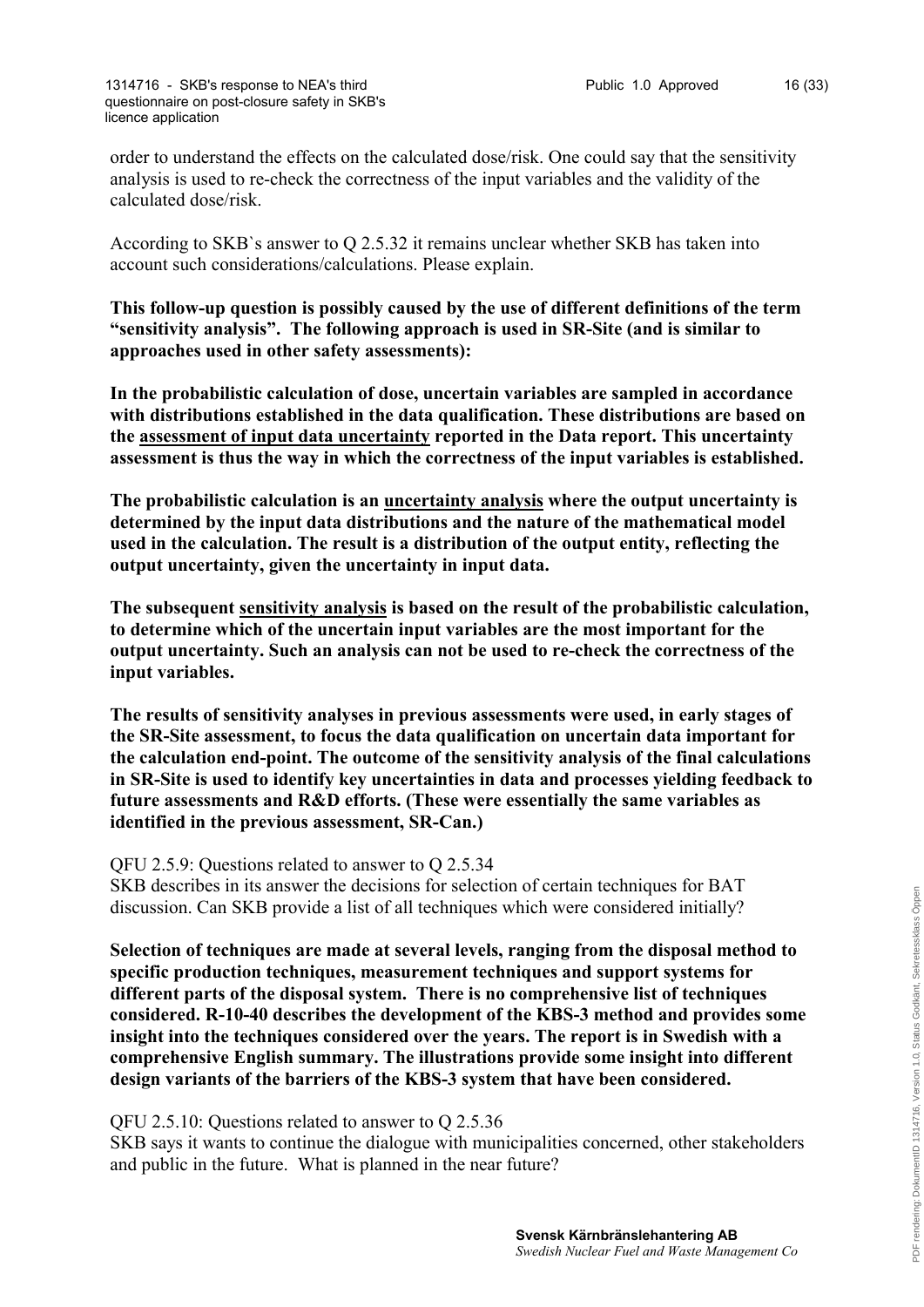**SKB will continue to regularly organize information meetings open to the public on future plans and specific topics in the communities concerned. The dialogue with the Oskarshamn and Östhammar municipalities will continue. The license applications have been sent for review by SSM and the Environmental Court to Governmental agencies, the municipalities, NGOs and selected universities. SKB has held meetings with reviewers to inform on the contents of the license application and will respond to issues raised during the licensing process, sometimes directly to stakeholders in addition to the formal responses provided to SSM and the Environmental Court.**

## **2.5.2 Questionnaire 3 Questions**

No new questions for Questionnaire 3 from Reviewer 5

## **2.6 Questions from IRT Member 6**

IRT member 6 has no further questions at this point.

## **2.7 Questions from IRT Member 7**

## **2.7.1 Follow-up Questions to Questionnaire 2**

QFU 2.7.1: Questions related to answer to Q 2.7.1

In the answer to Q 2.7.1 SKB states that "When a deposition tunnel has been sealed the main barriers are in place and the bentonite is passively safe". In the answer to Q 2.5.4 SKB states that "The sealing ability of a tunnel plug is only needed during the operational period of the repository". A situation could be imagined where the sealing ability of tunnel plugs would be tested for more than the design lifetime in the case that, for whatever political or economic reason, the repository remains only partially filled. If there were unsealed main tunnels, the sealing ability of deposition tunnel plugs may have to last longer than planned. Should these plugs be designed for longer lives than just the planned operational stage of a repository?

**We do not plan to change the designed life time of the plugs, for two main reasons:**

 **An incompletely sealed repository is assessed in section 14.2.8. The basic assumption in the case selected is that the repository is abandoned when all canisters are deposited and all deposition tunnels backfilled and sealed, but the main and transport tunnels as well as the central area, repository access (ramp and shafts) and the ventilation shafts in the deposition area are still open. At some point in time the plugs will lose their function and the backfill in the deposition tunnel will swell out into the main tunnels. From the simplified analyses carried out it can be concluded that abandoning the repository without backfilling and sealing all parts of the repository may imply that backfill in the deposition tunnels is lost and that the safety functions for containment are violated for deposition holes located close to the entrance of the deposition tunnels, but the analyses also shows that a not completely sealed repository is robust over a long period of time. Nevertheless, the conclusion is that the repository should not be abandoned prior to complete backfilling and sealing.**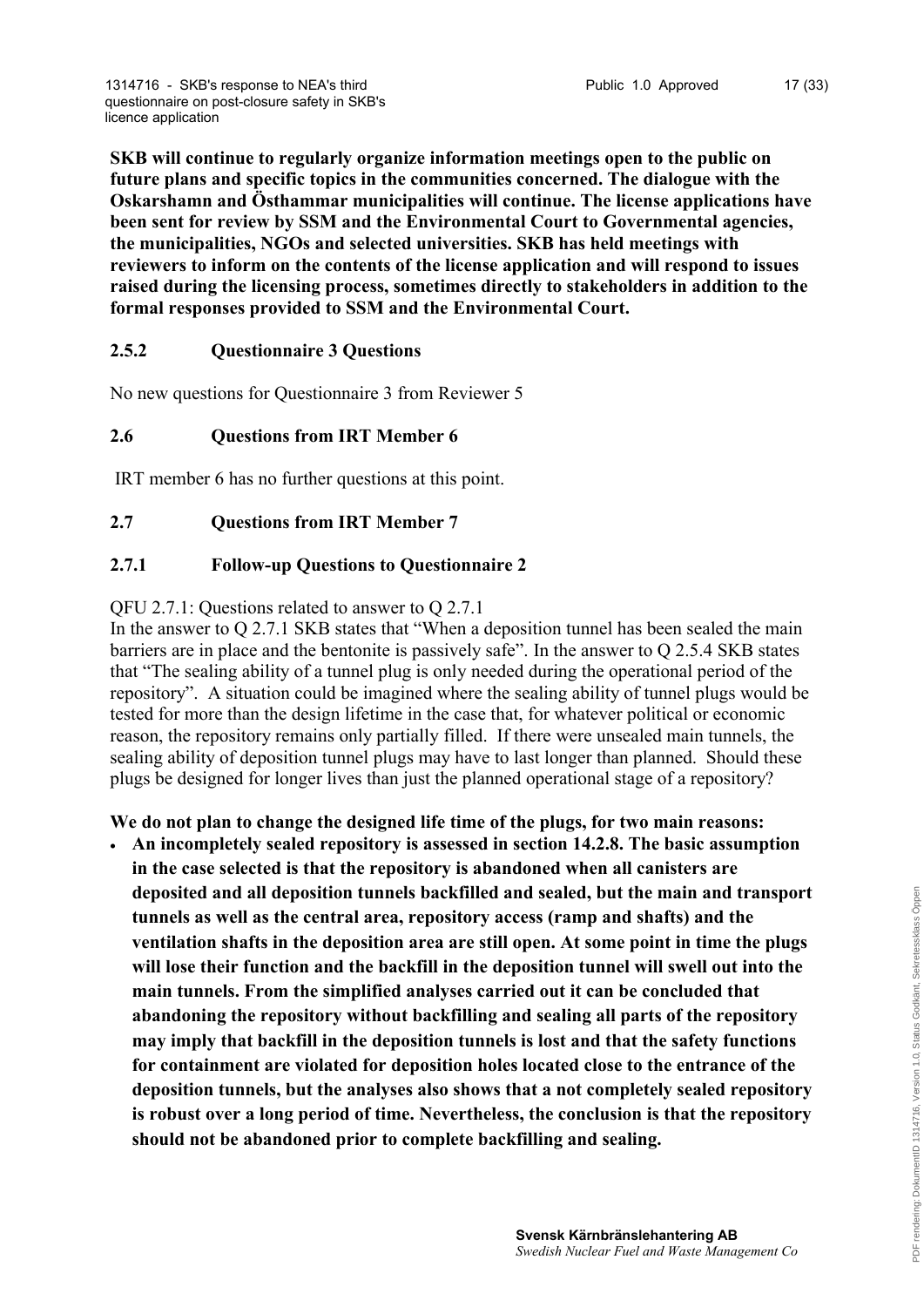**Proving the sealing function of a concrete structure in the time range of 100,000 years or more does not seem possible and such a design criterion would not be practical to act upon.**

#### QFU 2.7.2: Questions related to answer to Q 2.7.19

In the answer to question 2.7.19 SKB states that the bentonite will be delivered from the supplier at 17% moisture. This means that the bentonite will not be dried for as long as usual by the supplier, which seems to make economic sense. However, generally most bentonite is dried to a moisture content of about 10% and the microbial experiments with bentonite at SKB appear to have been carried out with this drier material. This may have made a difference with respect to in situ viability of the microbes present. In uncompacted state at 17% water content, there likely will be more viable bacteria that at 10% water. Is SKB planning to repeat some of the microbial activity experiments with the 17% moisture material?

**There are currently no requirements on the initial content of bacteria in the bentonite and no experiments are planned for materials with higher water content. As stated in the question, bentonite with a water content of 17% is not usually available "off-theshelf" from the bentonite suppliers either. The content of microbes in commercial bentonites can be fairly high even if it has been dried to 10%. There is also a large variation in the microbe content and populations between different bentonites. An increase of original water content is therefore not expected to make a significant difference to this already very uncertain parameter.**

#### QFU 2.7.3: Questions related to answer to Q 2.7.26

In SKB's answer it is stated that "....the system can be considered as closed with respect to vapour so severe precipitation of salts cannot occur". However, depending on the temperature distribution, some bentonite shrinkage around the canister and some cracking radially outward from the canisters likely will occur due to water migration as a result of the almost  $100^{\circ}$ C at the canister surface. Depending on how long this lasts, some cementing of these fractures could be possible due to mineral precipitation (anhydrite for instance). These cracks are expected to heal upon saturation when temperatures moderate and the water returns to the dried-out bentonite, but this may perhaps not occur fast enough or complete enough to prevent fresh, viable microbes to move with the incoming waterfront to the canister surface. This may be a temporary effect but it could conceivably bring viable bacteria, including perhaps SRB close to or at the canister surface (which is now cooler; the initially present microbes would have been inactivated or killed by the high temperature). If SRB produce sulphide at this location, this could have a direct effect on the canister. In TR-10-47 SKB states that migration of microorganisms through compacted bentonite is not well studied. What work is planned by SKB to shed some more light on this question, including transport through incomplete fractures? Some work was done in other countries on this topic (Canada, Japan).

## **An experimental program which considers microbial effects in a copper/bentonite system with a variable degree of saturation has been initiated. The objective is to investigate if there is a "window" of saturation which is favorable for microbial activity.**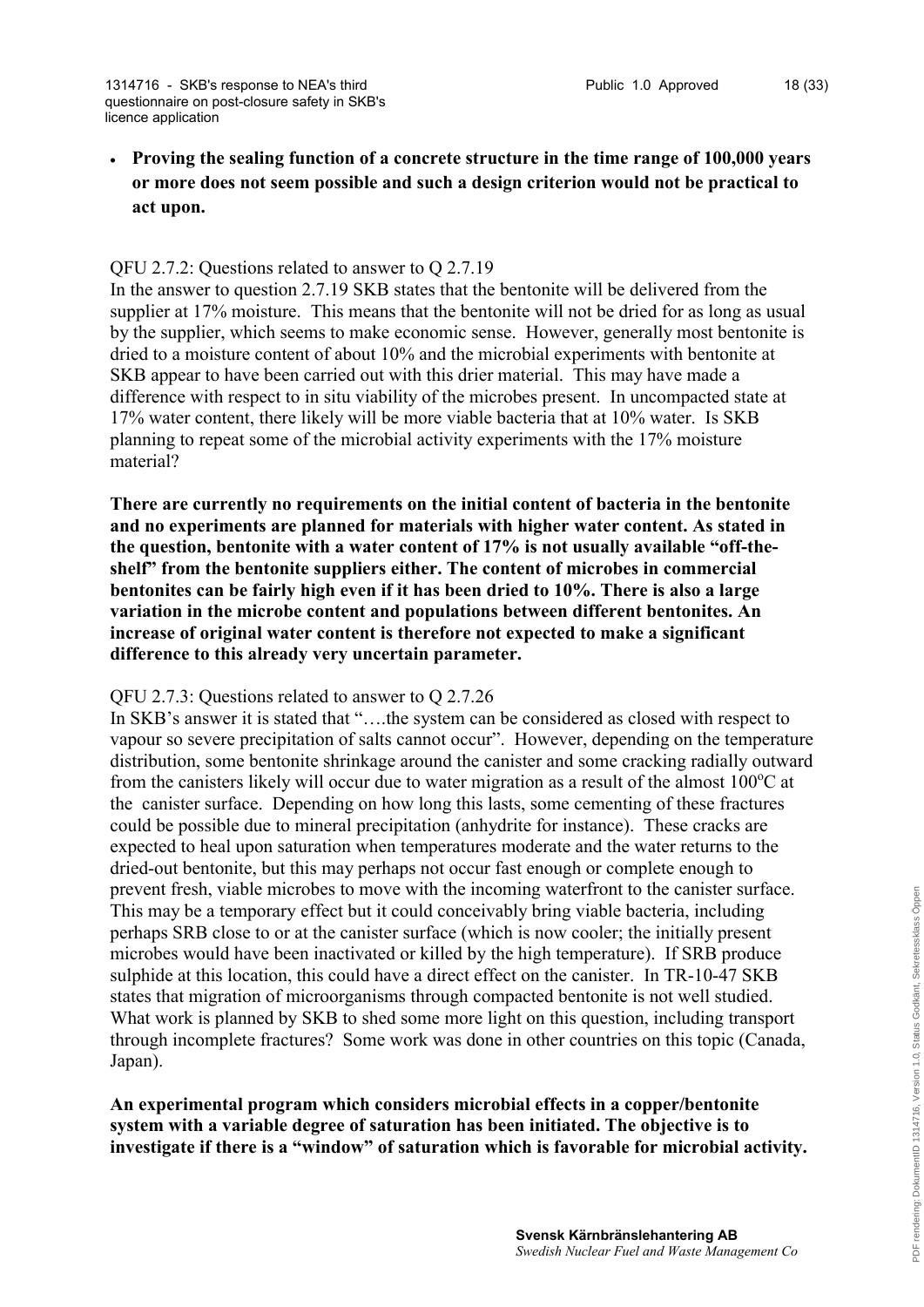# **2.7.2 Questionnaire 3 Questions**

These new questions are based on review of:

- TR-10-67: An update of the state-of-the-art report on the corrosion of copper under expected conditions in a deep geologic repository. Section 2.3 Microorganisms
- TR-10-58: SR-Site hydrogeochemical evolution of the Forsmark site. Chapter 8 Evaluation of other geochemical parameters
- TR-10-54: Comparative analysis of safety related site characteristics.
- TR-10-48: Geosphere process report for the safety assessment SR-Site. Chapter 5 Chemical Processes
- TR-10-47: Buffer, backfill and closure report for the safety assessment SR-Site Section 3.5.14 Microbial Processes and Section 3.45.15 Cementation
- TR-10-39: SR-Site -Sulphide content in the groundwater at Forsmark.
- TR-10-19 Principal organic materials in a repository for spent nuclear fuel. Various sections
- R-08-47 Bedrock hydrogeochemistry Forsmark. Chapter 4 Bedrock hydrogeochemistry Forsmark
- Yang, C. et al. Modelling geochemical and microbial consumption of dissolved oxygen after backfilling a high level radioactive waste repository. J. Contaminant Hydrology 93 (2007) 130-148.

Q 2.7.1 (3): In TR-10-39, page 30 (section 3.2.3) SKB states that: "In contrast to the presented views in this report regarding the Forsmark data, the conclusion from the MICROBE experiment, concerning sulphide concentrations, was that the low concentrations generally found during flushing or pumping as well as from the CCC method during the site investigations are artefacts and that the high values represent a more accurate concentration in the ground waters."

This is clearly not the opinion of the authors of TR-10-39, who argue the opposite, i.e., that the low concentrations are the true in situ ones and that the high concentrations are due to SRB activity in borehole sections, lines etc., sustained by the materials placed in the borehole.

The sulphide concentrations are extremely important for the corrosion rate of the canister. Has SKB resolved this contradiction in the data and interpretation between the geochemists and microbiologists? Which conclusion is correct? It is acknowledged that SKB has partially answered this question in the answers to question Q 2.7.37 and Q 2.5.13. Can SKB make report P-10-18 available please?

**The quoted sentence in TR-10-39 is written in an unfortunate manner. According to the observations from the Microbe project, there are several possible explanations to the variability in sulphide concentrations during sampling (Hallbeck and Pedersen, Appl.Geochem. 23(2008)1796), and the conclusions from Microbe were that low sulphide concentrations** *could be* **artifacts (cf. last sentence in the conclusions of the paper quoted above). In later investigations published in P-10-18 it became clear that**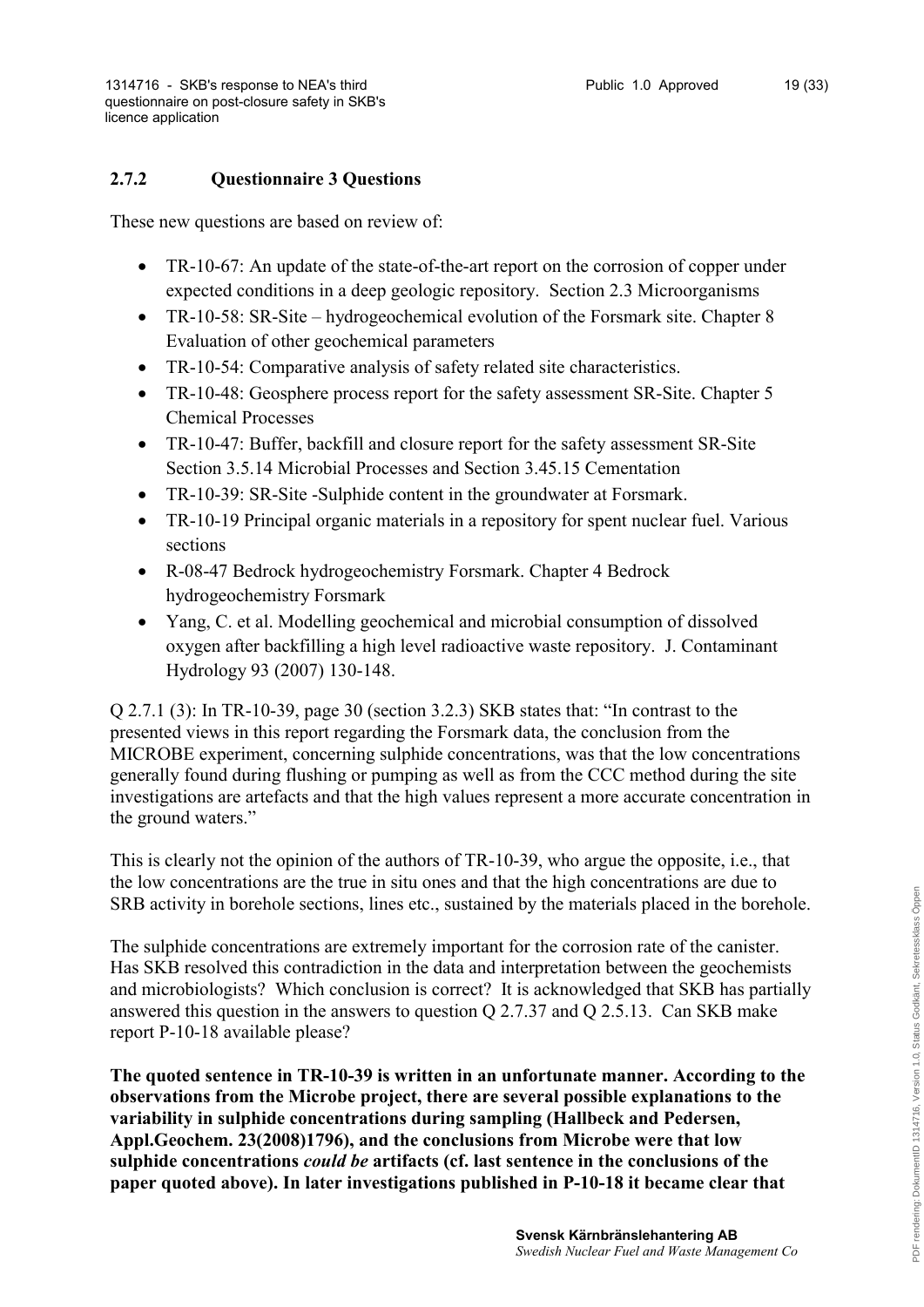**pumping is needed in order to get rid of the influence from processes occurring in the borehole section, in the tubes and in the standpipe. The report is now available at** [www.skb.se](http://www.skb.se)**.**

**SKB believes that all reasonable efforts have been made in trying to obtain sulphide concentrations representative of the groundwaters in the rock fractures. The processes involved in regulating sulphide concentrations are well described in the open literature. Nevertheless, investigations have been started at Äspö aiming at a better understanding of which processes are triggered, and why, when the waters in isolated borehole sections are standing. The advantage, as compared with the investigations reported in P-10-18 from surface-drilled boreholes, is that these tunnel boreholes have shorter tubes and no standpipe.**

Q 2.7.2 (3): It is mentioned in several SKB TR reports that the organics in the bentonite are largely unavailable for biological reactions (e.g., TR-10-19). This is at first glance a reasonable assumption considering that this material has been in the clay naturally for a long time and if available, would have been consumed in microbial reactions a long time ago. However, the production of bentonite includes a heating (drying) step and this may make any complex organic matter naturally present more available for microbiological reactions. In addition, the effects of the initial heating phase on the bentonite surrounding the canisters may further break down this complex organic matter such that it becomes more bio-available.

It was shown in studies in Canada<sup>\*</sup> that organic matter from bentonite-based buffer materials can be released increasingly upon heat treatment and that this organic matter appeared to stimulate microbial activity. In a repository setting organic matter from the bentonite could diffuse to interfaces. Microbial activity could, therefore, perhaps be stimulation at rockbentonite interfaces where water comes in by diffusion and a gel layer is formed. Increased numbers of viable bacteria in bentonite (compared to clay matrix numbers) have been observed in other programs at such interfaces.

\*References: Vilks et al. 1998. Radiochim. Acta 82, 385-391; Stroes-Gascoyne et al. 1997. Mat. Res. Soc. Symp. Proc. 465, 987-994.

**It is true that microbial activity in the interface bentonite/rock or bentonite/fracture cannot be excluded. However, it is unlikely that the organic content in the bentonite should be of importance. The temperature increase in bentonite in the drying process is rather modest and this will be even truer for an initial water content of 17%. The organic content of many commercial bentonites is also very low. Half of the bentonites in the ABM have an organic content below the detection limit (LECO).**

Q 2.7.3 (3): TR-10-47 p. 165 (section 3.5.14): How serious is the possibility that microbial activity (i.e., Fe(III) reduction), will affect the swelling capacity of the bentonite? A Japanese paper<sup>\*</sup> suggests it would be minimal. What is SKB's opinion on this?

\*Reference: Nakano, M., and K. Kawamura. 2010. Applied Clay Science 47, 43-50.

**Illitization induced by microbial reduction of structural Fe3+ should have been better described in the supporting documentation to SR-Site. It is clear that the process may occur even at laboratory timescales. However, in nature this process does not seem to be**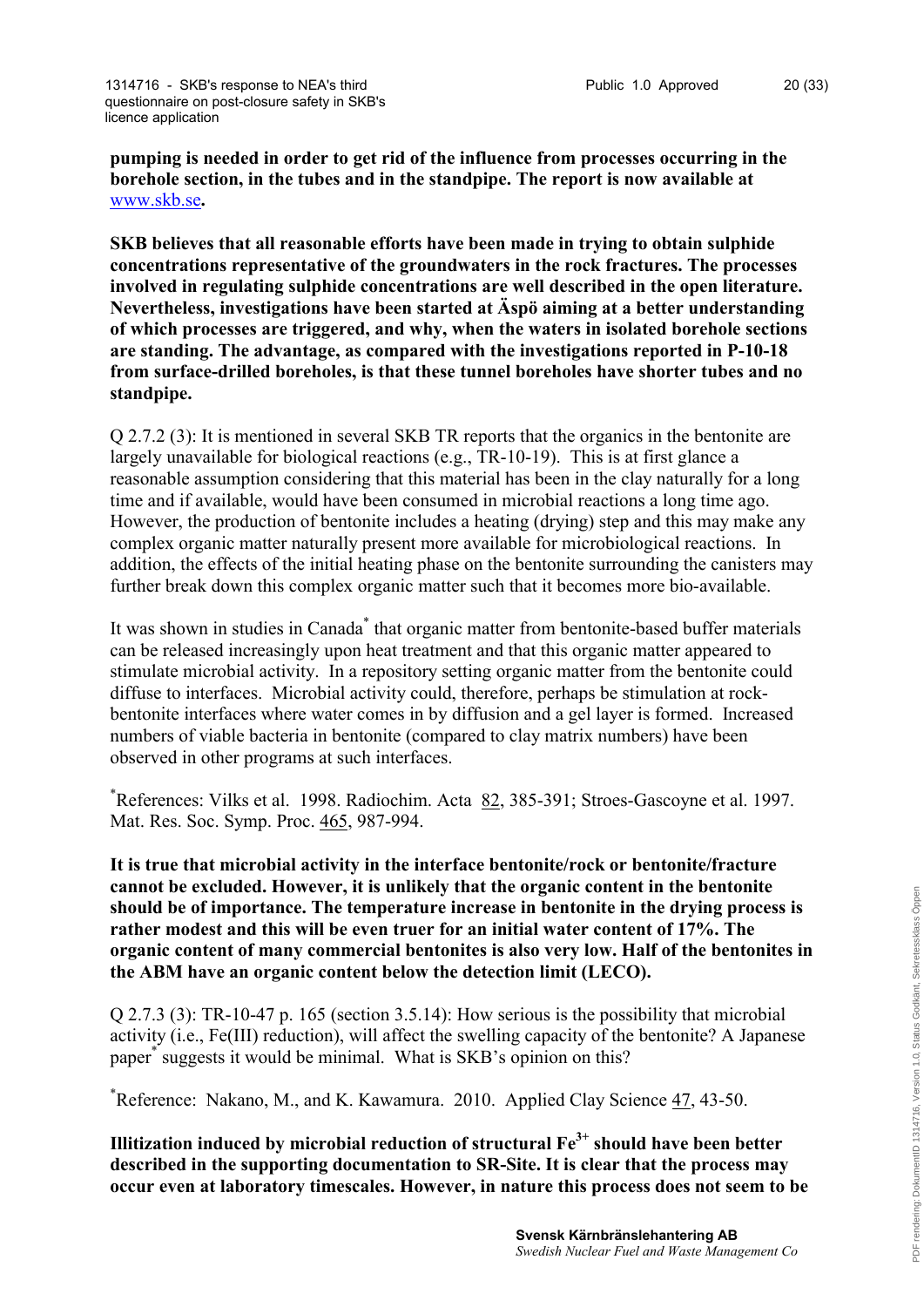## **very common. This is most likely due to the lack of nutrients, which also will be the case in the repository. The paper from Nakano and Kawamura draws the same conclusion based on modeling. The model presented in the paper does, however, not seem to be backed up by experimental observations and may seem a little speculative.**

Q 2.7.4 (3): R-08-47 page 124 (section 4.10.4) indicates lower confidence with respect to data on U-bearing minerals in fractures. In Canada at the URL drawdown caused increased U in the groundwater, to the point that the pumped out-water in the holding pond had to be treated before it could be released to the environment. Is anything like this expected at Forsmark? Has anything like this been seen at Äspö? What measures would be taken at Forsmark to avoid high U concentrations due to drawdown?

**No such U-mobilisation has been observed at Äspö. However, the biogenic Feoxyhydroxides accumulate radioactivity. These biofilm-precipitates are formed at the tunnel walls where reducing Fe(II)-rich groundwater emerges to the tunnel air. No special treatment of either the pumped waters or of the Fe-precipitates has been needed at Äspö. The situation is similar at SFR (the underground low- and intermediate level repository at Forsmark). This does not fully exclude the possibility that the situation that you describe at the URL might occur at Forsmark as well. The measure foreseen at the moment is monitoring of the composition of the pumped-out groundwater.** 

Q 2.7.5 (3): TR-10-39 P. 17 (section 3.1.1). Why would heavy pumping reduce microbial activity? If dilution with water from fractures that contain less active bacteria is the argument, the counter argument could be made, i.e., that heavy pumping could also increase sulphate reduction if water from very active fractures was pulled it. Could dislodging of biofilm material, as a result of heavy pumping, provide nutrients that would subsequently increase microbial activity in stagnant borehole water?

**Pumping will in general result in a change of mixing proportions and gradients of the geochemical species in the fractures. Bacteria need time to adapt to the new conditions as the microbial activities are disturbed. Pumping may therefore in general change bacterial activity. The text in report TR-10-39 is somewhat contradictory as it states in paragraph 2 of section 3.1.1 that pumping may promote bacterial activity, while in paragraph 4 it states that it may reduce it. In any case, the possibility of pumping affecting microbial activity must be born in mind.**

**On the other hand it has been shown that the samples obtained when no previous pumping is performed correspond to the standpipe and to the tubes, or perhaps to the isolated borehole section, and they are sometimes chemically quite different from the waters inside the rock fractures, due to microbial processes favoured in the conditions prevailing in the standpipe, tubes, etc, see report P-10-18.**

**Dislodging of biofilm material could in principle affect the groundwater samples, but if this process happens there are no observations indicating that it may be important, and it has not been investigated by SKB.**

Q 2.7.6 (3): RE: Biofilms in fractures: Has SKB carried out any work to look at naturally occurring biofilms on fracture surfaces in recovered core? What is the percentage sessile versus planktonic microbial biomass in the crystalline system? A common opinion is that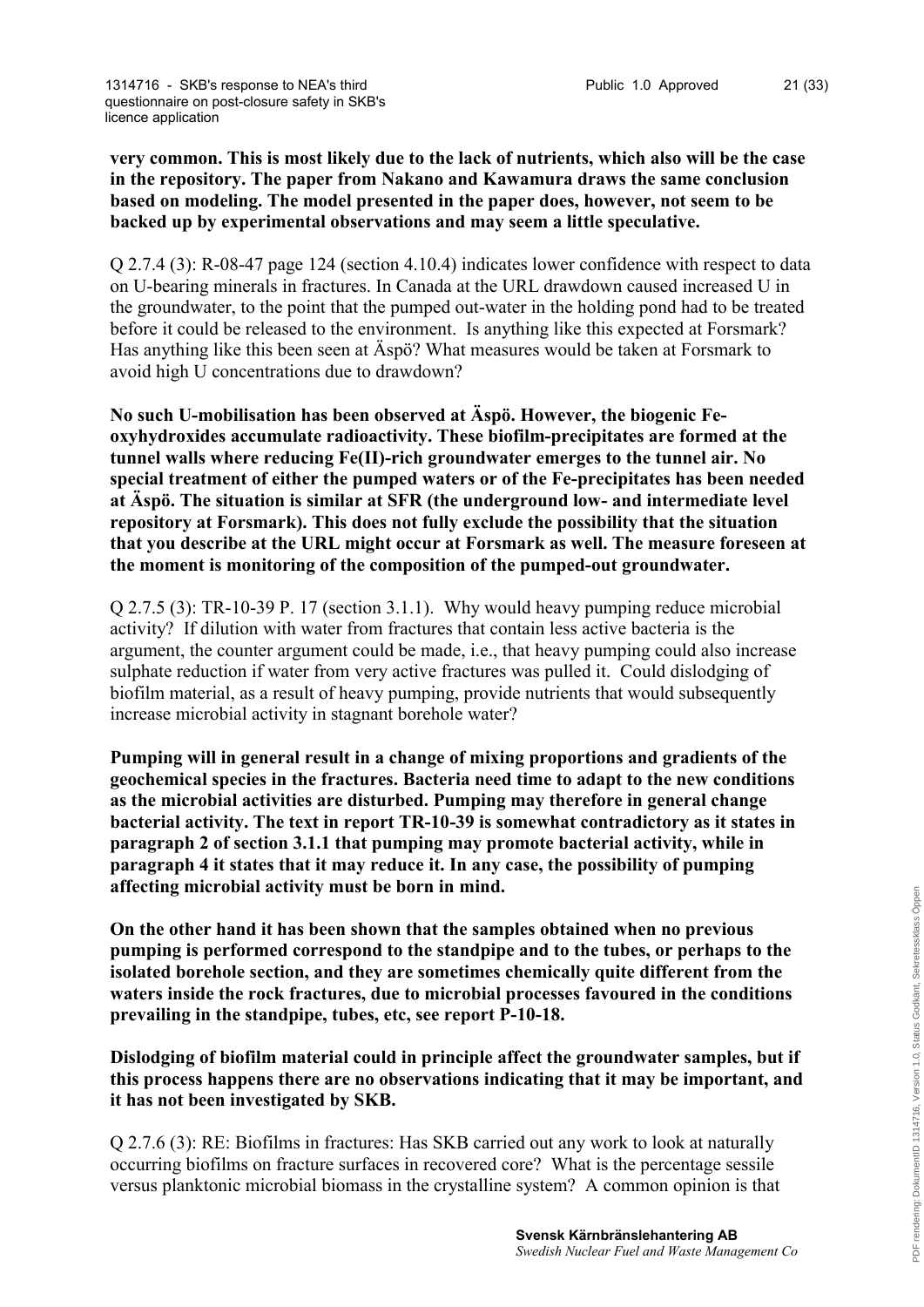most microbes in oligotrophic systems such as crystalline rock are expected to form biofilms but that is not always seen\* . There are not many data sets available in which core and water are analyzed from the same source. What is SKB's opinion on this? Does SKB think it has a good idea of the in situ populations by just sampling the water?

\*Reference: Lehman, R.M., "Understanding of aquifer microbiology is tightly linked to sampling approaches", *Geomicrobiology Journal*, Vol. 24, 2007, pp. 331-341.

**SKB has performed a study on biofilms on fracture surfaces (Jägvall et al 2011). There are plans to initiate further studies on biofilms on fresh fracture surfaces. In addition, several studies have been performed on biofilms under in-situ conditions at the Microbe site at Äspö.**

**SKB has studied sessile/planktonic ratios on both fracture surfaces (FSM) and on artificial surfaces (LFR). The results are presented in Table 2 and 3 in Jägvall, et al. 2011.**

**However, because of the difficulties to sample biofilms on fracture surfaces a number of studies using biofilm reactors with glass slides have been conducted in order to study the ratio of attached and unattached microbes. This was done at the Stripa research mine (Pedersen and Ekendahl 1992a) and at Laxemar (Pedersen and Ekendahl, 1992b).**

**SKB is well aware that the suspended microbes are just a small proportion of the total microbial population in the rock. The attached portion is often found to be higher by several orders of magnitude in relation to the unattached bacteria. This can clearly be seen in Table 4 in Pedersen and Ekendahl, 1992a, but also in Pedersen and Ekendahl 1992b and Jägvall et al. 2011.**

**References:**

- **Jägvall, Rabe and Pedersen, Abundance and diversity of biofilms in natural and artificial aquifers of the Äspö hard rock laboratory, Sweden. Microbial Ecology 61 (2011) 410**
- **Pedersen and Ekendahl, Incorporation of CO2 and introduced organic compounds by bacterial populations in groundwater from the deep crystalline bedrock of the Stripa mine. J. General Microbiol. 138 (1992a) 369.**
- **Pedersen and Ekendahl, Assimilation of CO2 and introduced organic compounds by bacterial communities in groundwater from south eastern Sweden deep crystalline bedrock. Microbial Ecology 23 (1992b) 1-14**

Q 2.7.7 (3): In TR-10-48 (P. 178 section 5.7.6) SKB states that after closure [of the repository] microbial activity will continue at a high rate, correlated with temperature. Where is the location of this activity? It is agreed that the activity will not occur much in the bentonite because of its high compaction (high SW. P., low  $a_w$ ). Is the activity in the backfill and in the groundwater in the fractures? Why would SKB expect to always have higher microbial activity due to higher temperatures? Isn't it the case that most microbes in situ (in the groundwater) would probably be borderline psychrophilic and would first have to adapt to the higher temperatures? There are certainly optimum temperatures for most bacteria but with a canister output temperature of close to  $100^{\circ}$ C it is conceivable that in certain locations in a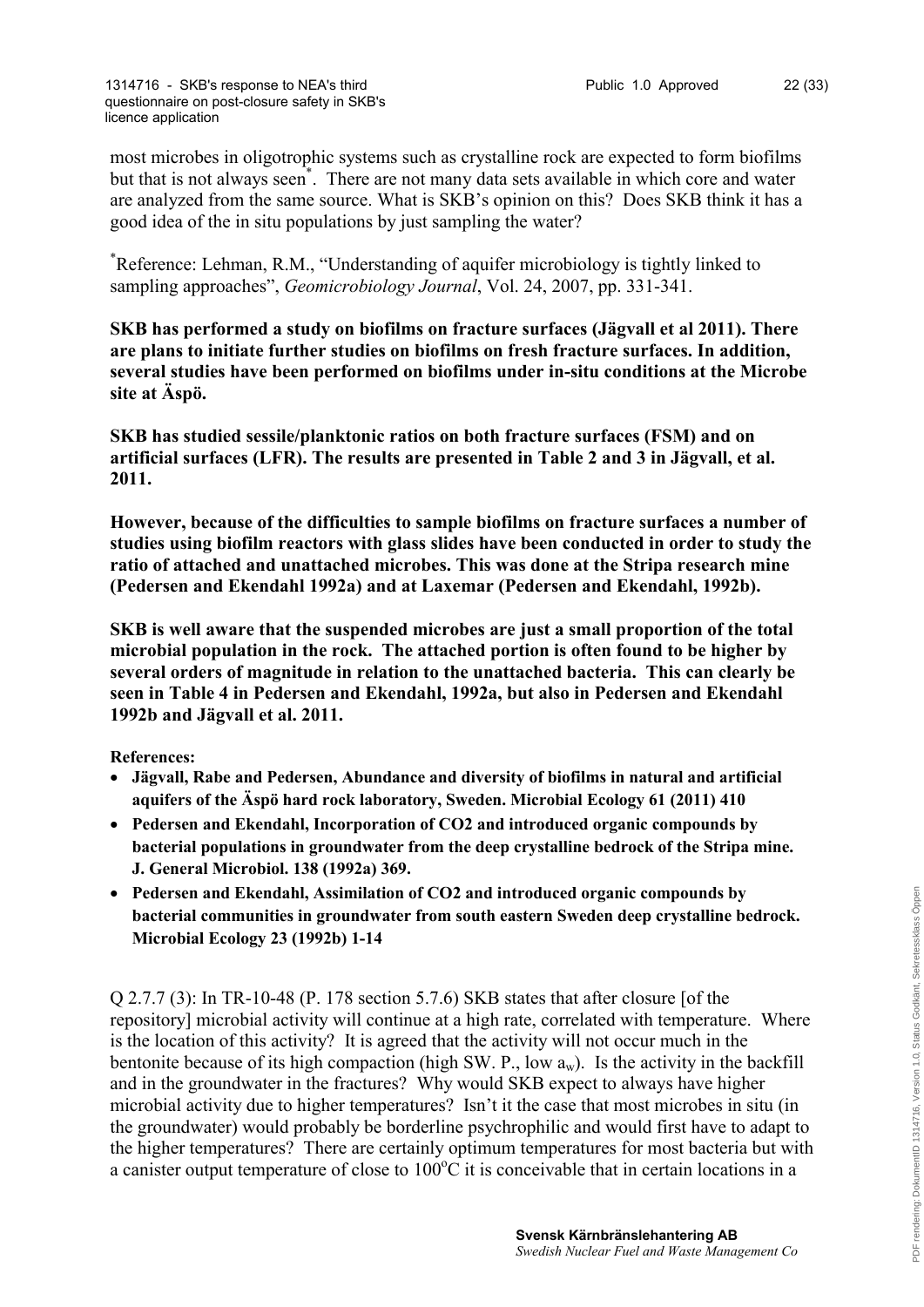repository the temperature would be higher than the optimum temperature, certainly for the mostly psychrophilic population in the groundwater? Has SKB looked into the temperature sensitivity of the bacteria in groundwater samples and in sealing materials?

**The temperature dependence with time at the rock wall closer to the deposition holes is illustrated in Figure 10-16 of the SR-Site report (TR-11-01). The Figure shows temperatures between 35 and at most about 65°C for the first 1000 years.**

**As a result of these higher temperatures the bacterial population diversity will change locally from psychrophilic to mesophilic and possibly thermophilic temporarily. Such bacteria have been observed in the bentonite (report for the ABM project in preparation). The probable increase in microbial activity in the backfill may speed up the consumption of oxygen and thus contribute to create anaerobic conditions.**

**SKB has not investigated the temperature sensitivity of the bacteria found in groundwater samples.**

Q 2.7.8 (3): In TR-10-48 page 221 (section 5.13.9) SKB states that "Information on grouting materials is difficult to extract and there may be more information available." Is SKB actively looking? Would information from nuclear reactors and containment be of use here?

**SKB has not found additional information since the Process report was written. However, the radiation levels will be low in locations where grout may be required, see TR-11-01 p. 783 sub-heading Ge22.**

## **2.8 Questions from IRT Member 8**

IRT member 8 has no further questions at this point.

## **2.9 Questions from IRT Member 9**

#### **2.9.1 Follow-up Questions to Questionnaire 2**

QFU 2.9.1: Questions related to answers to Q 2.2.2 and Q 2.5.1

TR-10-14 chapter 5 and TR-10-12 Section 5.3 for copper canister QC were reviewed. The answer to Q 2.5.1 implies SKB has not yet worked out all the details on inspecting the canister and the canister inserts. If this is correct, what are the technical bases SKB used to determine the probability that a "defective" canister or insert would not be detected by the yet-to-be-selected NDE methods? Was human error (for example, human error in NDE inspection) also considered when developing the probabilities? (Apparently neither SKB document 1175208 nor 1179633 are published and it is, therefore, not possible to check these. Can these documents be made available?).

In Section 5.2.10 of TR-10-14, SKB states that 47 BWR inserts and 8 PWR inserts were manufactured for the testing program "prior to 2008". Furthermore, this section states that only five BWR inserts and three PWR inserts were used to test for conformance to the required specifications. Are these, then, the total number of inserts upon which projections of insert failure probabilities are made?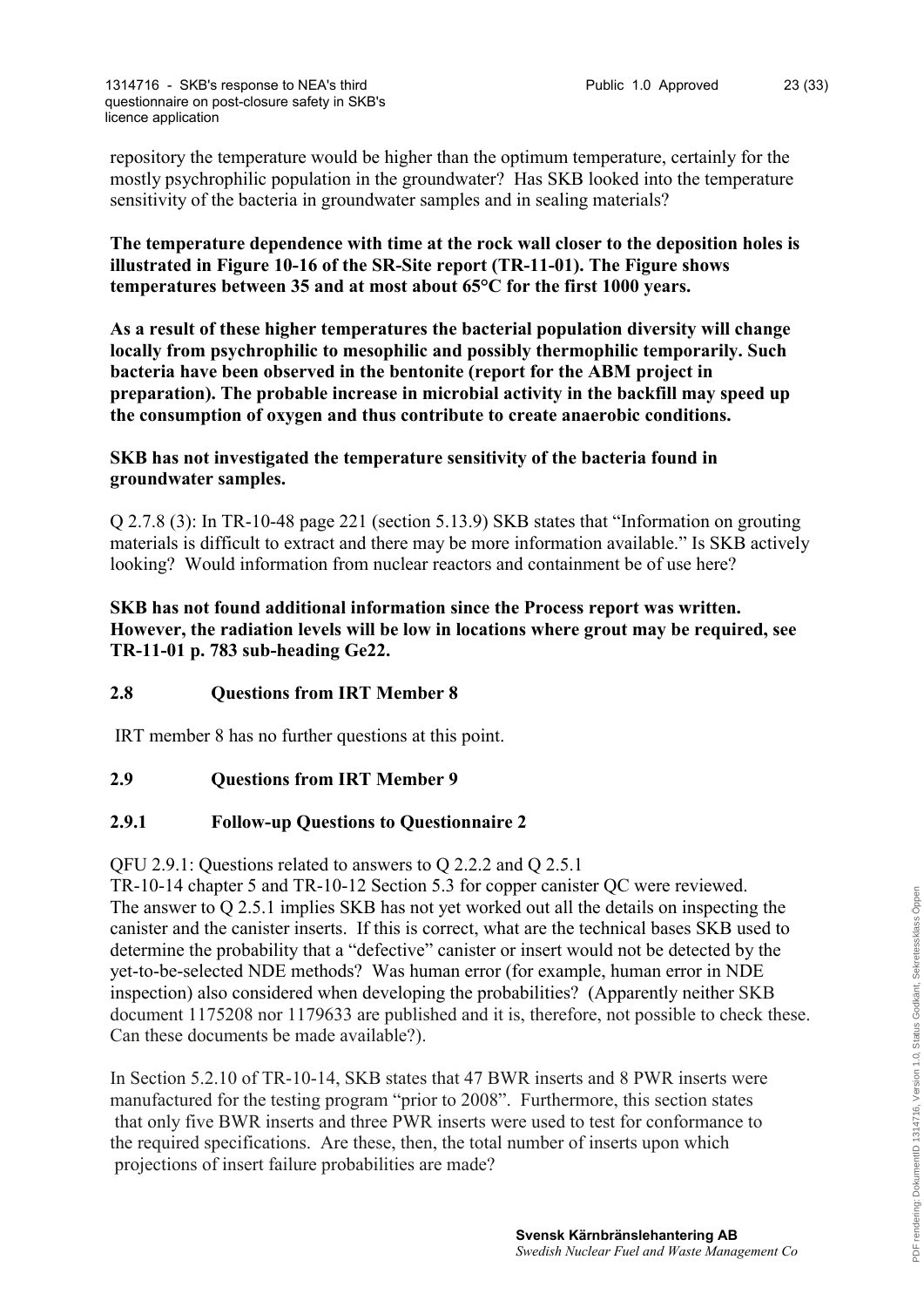**The conformity to design premises is described in TR-10-14 p. 109-110 and on p. 101 it is stated that the conformity regarding mechanical loads is only valid for the BWR insert. For the isostatic load case the used preliminary NDT methods show good margins to the calculated allowable defect sizes, i.e. when the final NDT methods are developed in the future the margins are expected to be significant. For the shear load case we state that there are uncertainties in the calculations and the NDT methods and thereby also in the initial state.**

**We have not considered human factors in the estimated probabilities. However, an extensive project is in progress at BAM (Berlin) where we analyze the human factors for our automated inspections and especially the evaluation of collected data.**

**The references 1175208 and 1179633 are available but written in Swedish. They will be provided on request.**

**Regarding BWR inserts, the projection of insert failure was based on the limited number of more recently produced inserts since those produced prior to 2008 were manufactured according to an outdated process to which essential improvements were done. A number of experiments were carried out prior to 2008 to establish the casting process and such castings are not relevant as their aim were to explore different casting parameters. When the process was finally established a prequalification of the process was done and a serial production was made of five BWR inserts. We consider these to be representative of the outcome of future production.** 

**Regarding PWR inserts we are still working with the process and are awaiting representative materials data.**

**See also the response to QFU 2.5.4 in this questionnaire.**

#### QFU 2.9.2: Question related to answer to Q 2.5.13

It is unclear from SKB's response whether the "anomalous sulphide production" remains a concern even with adjusted groundwater monitoring procedures. Please clarify.

**The monitoring procedures at Forsmark were changed already in 2009 to encompass a series of five samples instead of taking a single sample. The purpose was to ascertain that a steady state value was reached for pH, bicarbonate, sulphide etc. However, a correlation between sulphide concentrations and borehole section properties was discovered. Since then samples are not anymore taken after a discharged volume corresponding to 3 to 5 times the borehole section volume, instead a model is used that takes into account the location and transmissivity of the flow anomalies in the isolated borehole section in order to calculate the groundwater volume that needs to be discharged to take a sample representative of the groundwater in the fractures. Also a regular washing (spooling) procedure for the stand pipe was introduced. These improvements are described in TR-10-39. Only monitoring samples using this modified methodology were used in TR-10-39 and in SR-Site. Subsequent regular sampling twice a year has proved that these sulphide values are reproducible.**

**Some of the monitoring samples showed higher sulphide values than the corresponding data collected during the site investigation; see TR-10-39. In the selection of sulphide**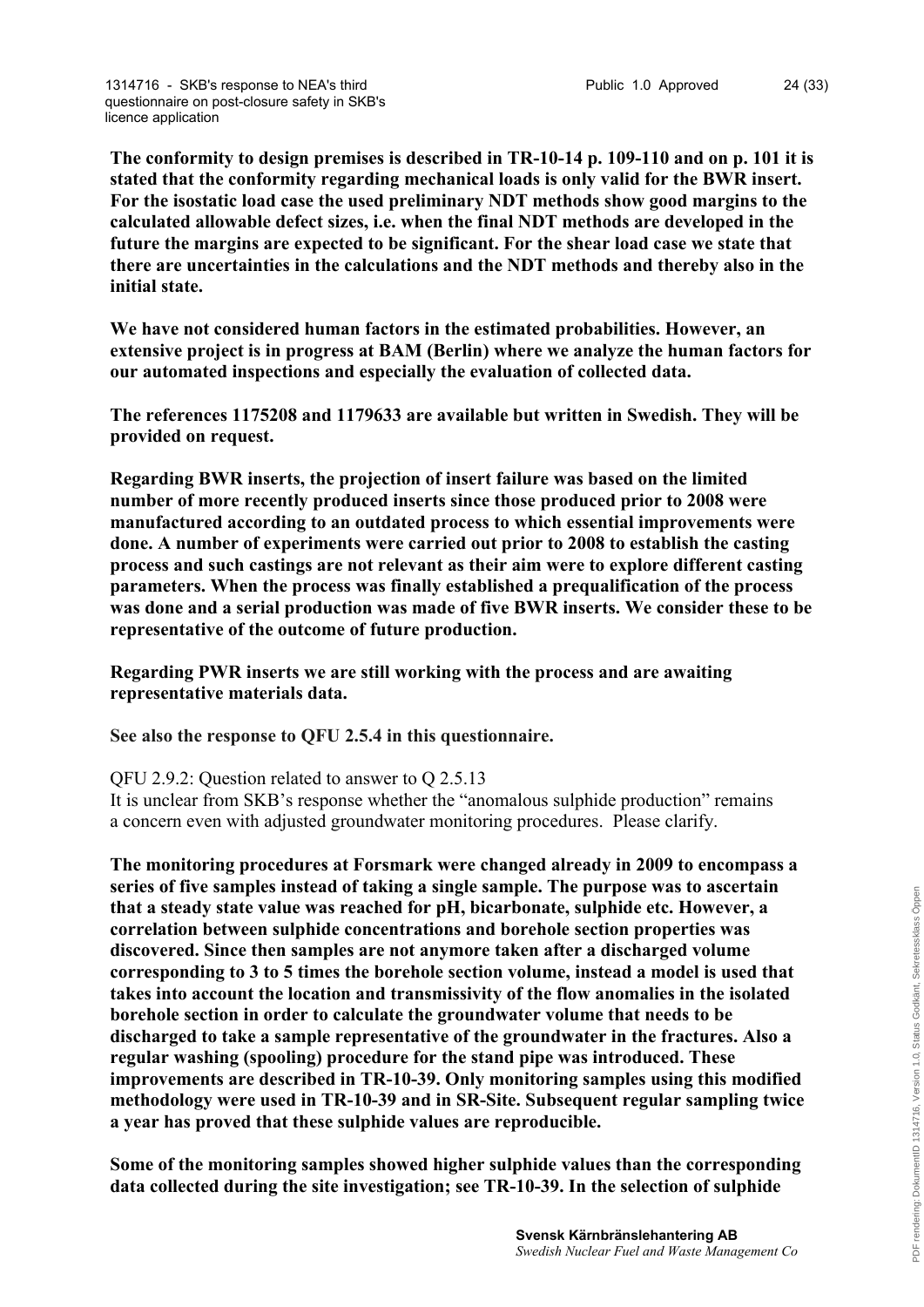**values used in SR-Site the available monitoring data were scrutinized, and representative values were included in the selected data set.**

**In summary: the anomalous sulphide production in isolated borehole sections and standpipes is not seen as a matter of "concern" as such, but given the importance of sulphide concentrations and production for long-term safety, studies are continued to gain more knowledge on this matter.**

QFU 2.9.3: Question related to answer to Q 2.5.22

SKB's response provides a seismic probability value of less than one percent for the first 1000 years. What is the probability over the one million-year assessment period?

**For the specific entity mentioned in the answer to Q 2.5.22, viz. the occurrence of M≥5 earthquakes within an area of 10 km radius, the probability over a one million year period would be high. The expected number of such earthquakes would be more than one if the data cited in the answer to Q 2.5.22 are directly extrapolated to one million years. However, the entity of relevance in the safety assessment is that of an earthquake occurring in any of the deformation zones susceptible to reactivation and located sufficiently close to the repository to cause canister damage through secondary movements in large fractures in the repository. Such probabilities are considerably lower as accounted for in section 10.4.5 of the SR-Site main report, TR-11-01.**

QFU 2.9.4: Question related to answer to Q 2.5.23 What is the "higher number ... for the shear load scenario"?

**The same reasoning applied to the shear load scenario yields, with a mean number of failed canisters of 0.079 at one million years (Figure 10-124 p. 481 TR-11-01 Vol II) and a margin to the risk limit in this case of about a factor of 100 (Figure 13-69, p. 724 TR-11-01 Vol III), a similar number of canisters as in the corrosion scenario, i.e. around 10 (and not a higher number as stated in the response to Q 2.5.23).** 

QFU 2.9.5: Question related to answers to Q 2.9.1

It was not possible to check SKB's response because TR-09-22 could not be obtained from the SKB web site. The argument for the minimal effect of 600g of residual water on the cast iron insert was understood. Are there other impacts of the residual water on the  $UO<sub>2</sub>$  pellets themselves?

**The report SKB TR-09-22 is available at the SKB web site. (If it could not be obtained, this could possibly have been due to a temporary technical problem.) The assumption of one water filled fuel rod per fuel element is very pessimistic, the fraction of damaged fuel rods is typically less than 0.01%. No account is made in our analysis for these damaged rods e.g. they may have released most of the IRF already in the reactor or Clab and may undergo radiolytic dissolution both in the reactor water and Clab, releasing part of their inventory, which finally ends up in the filters. Once in a sealed canister with argon atmosphere and traces of air, the damaged fuel rods may oxidize in the presence of water vapour, however at a much slower rate than the reaction of iron with water vapour. The hydrogen produced through the reaction of iron with water vapour and the relatively short period needed to consume all water also contribute to a limited oxidation through grain boundaries of the fuel. Further, several**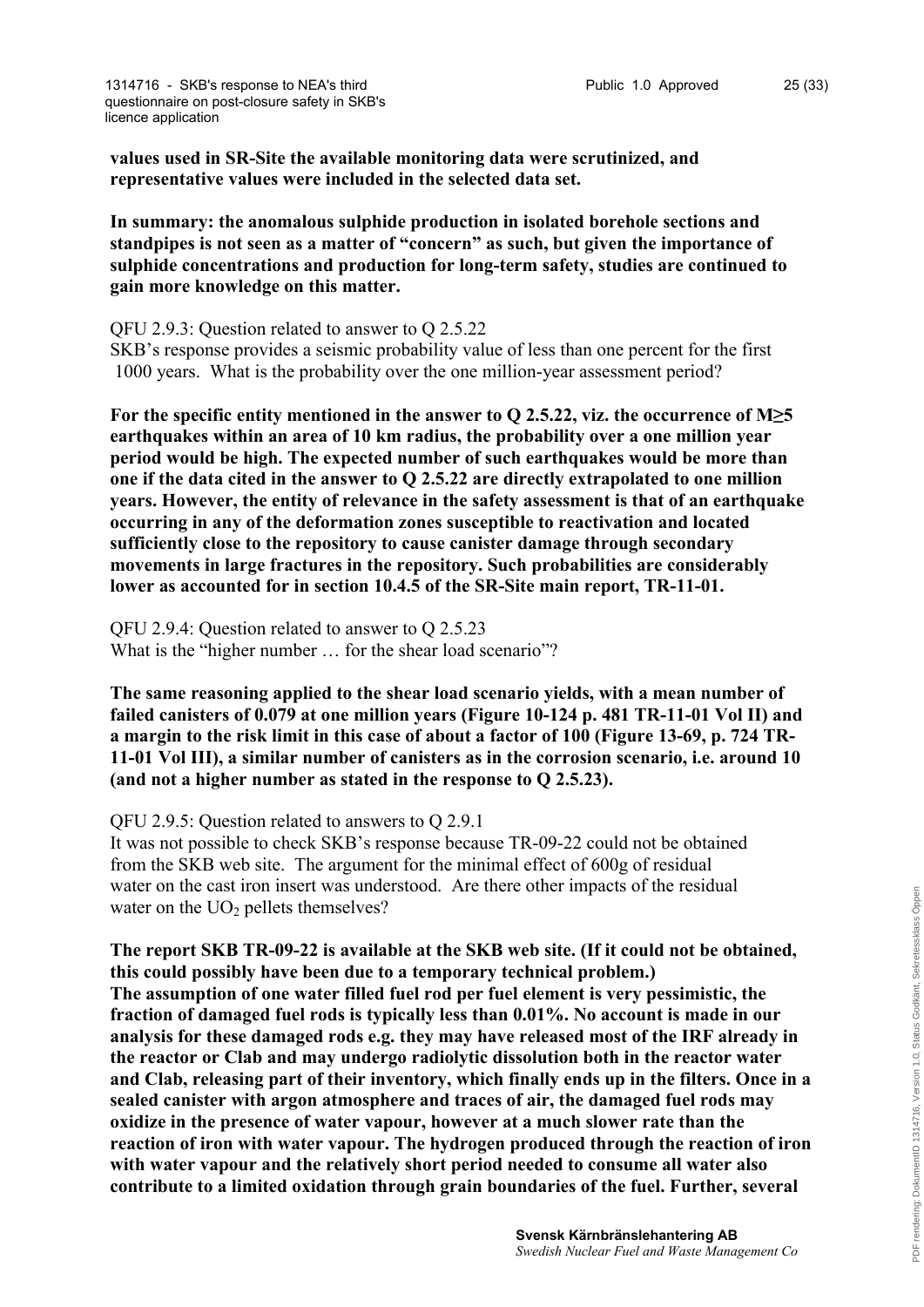**published studies on radiolysis of a few layers of water adsorbed on actinide oxides indicate that such surfaces catalyse recombination reactions (e.g. J. Hashke et al., J. Alloy Comp. 243 (1996) 23-35, A. Icenhour et al. Nuc. Techn. 146 (2004) 206-209), which would make the period with presence of oxidants in the sealed container even shorter.** 

#### QFU 2.9.6: Question related to answer to Q 2.9.4

Where can it be found how SKB "converts" the probability of detection of flaws into the probability that a canister will have particular degraded characteristics for the performance assessment?

## **Q 2.9.4 in the previous questionnaire concerns the detection of crack-like defects in the cast iron insert, of relevance for the insert's resilience to shear loads.**

**In the analysis of damage tolerance of the cast iron insert, the part of the insert that gets the highest load (in terms of max principal stress) for a shear movement according to the design premises is identified. This is also the part of the insert that is most sensitive to the occurrence of crack-like defects. It is then pessimistically postulated that a cracklike defect of a specified size is present at this location. In the damage tolerance analysis, the maximum defect size that does not lead to detrimental defect propagation for the design shear load is then determined (by varying the size of the postulated defect and analysing the mechanical consequences of the shear load). See further the reporting of the design analysis of the canister, SKB TR-10-28.**

**The so determined maximum allowable defect size is then used to put requirements on the NDT system for defect detection. This is thus a deterministic approach for establishing that a canister will sustain the design shear load, given that the NDT system fulfils the derived requirements.** 

**This is expressed in the two first bullet point on p. 176 of TR-11-01:**

- **"According to the damage tolerance analyses the maximum acceptable depths for crack-like surface defects in the circumferential direction is 4.5 mm for semi-elliptical shape and 8.2 for semi-circular shape. The insert is less sensitive to internal defects, allowing defects larger than 10 mm. The analyses also show that the results are clearly dependent on the buffer density. A lower buffer density means that larger defects can be accepted in the insert.**
- **The damage tolerance analysis gives acceptable defect sizes that put rigorous requirements on manufacturing and NDT capability for the insert. Based on the results and experience so far it is expected that these additional requirements can be implemented in production and the testing methods for verification."**

**A number of pessimistic assumptions were made in the deterministic assessment. The buffer density was assumed to be the maximum allowed, the location and angle of the shearing rock fracture intersecting the deposition hole were assume to be those causing the highest impact on the canister, etc.**

**In the next step in developing the design analysis of the canister (now in progress), the deterministic approach is replaced by a probabilistic approach, where the above**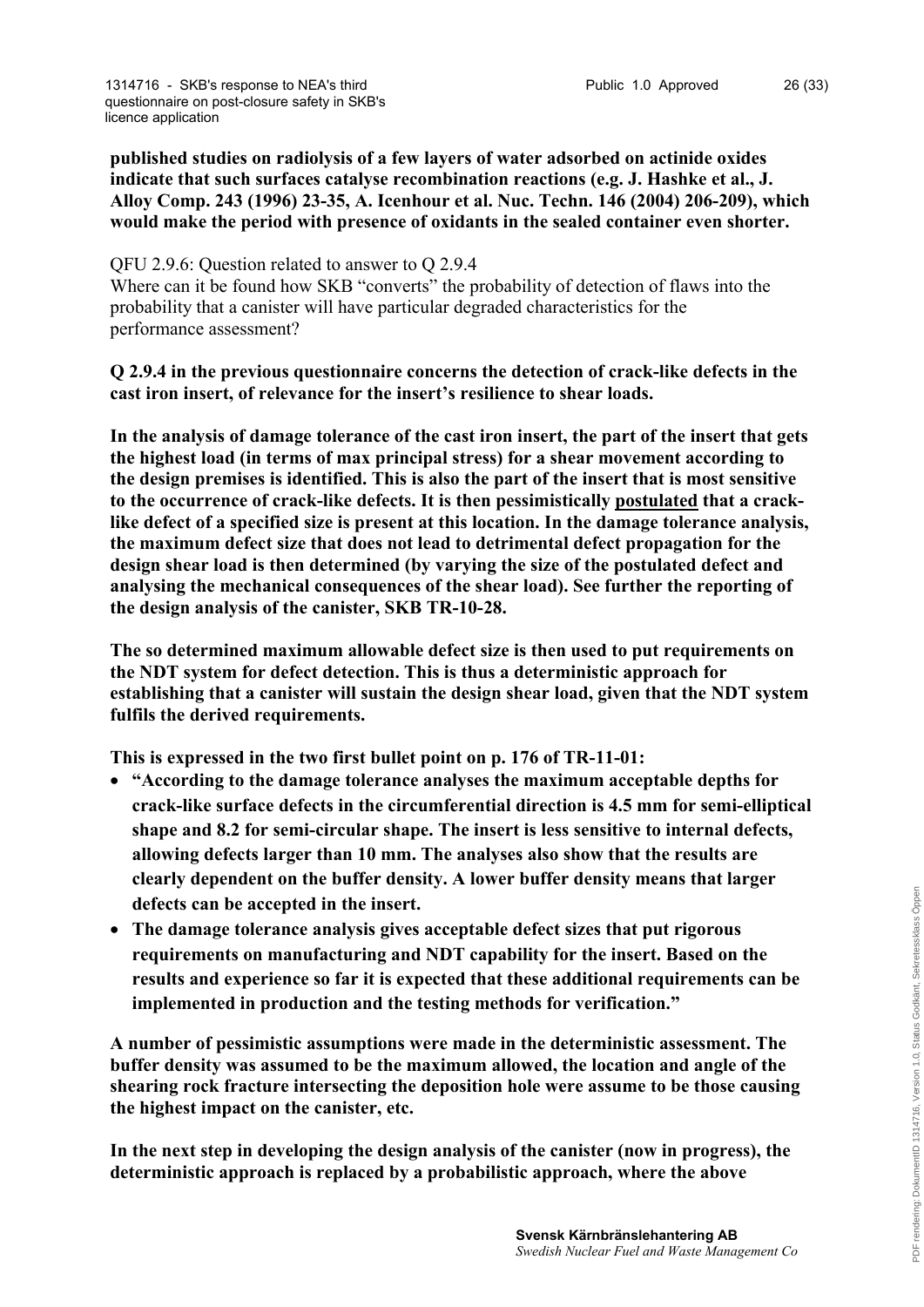**mentioned pessimistic data may be replaced by probability distributions. Here, also e.g. the limited probability of a defect of a critical size being located in the most sensitive position is considered, as well as the probability-of-detection (POD) of the NDT system.**

**Regarding the canister's resilience to isostatic loads, a probabilistic assessment similar to that now in progress for shear load was made, where calculated failure probabilities were negligible for the specified design load. See the first bullet point on p. 175 section 5.4.3 of the SR-Site main report TR-11-01, with further details in section 4.3.1 of the Canister production report TR-10-14 and in the reporting of the design analysis of the canister, SKB TR-10-28.** 

## **(Regarding defects in the copper shell, see response to Q 2.9.1 in this questionnaire.)**

QFU 2.9.7: Question related to answer to Q 2.9.7 The SKB response still does not directly address how SKB took a limited set of inspection data and extrapolated to their estimates of the anticipated number of defects for the entire fleet of disposal canisters.

**The probability of critical defects for the copper shell is described in TR-10-14 p. 106- 107. Based on the fact that the possible defects in the copper components mainly extend in a direction perpendicular to the corrosion barrier and on the experience that only one manufacturing defect has been found in the canister components, the welds are presently considered to be the potentially thinnest in the copper shell and no defects are anticipated in the machined components.**

**See also our response to Q 2.9.1.**

QFU 2.9.8: Question related to answer to Q 2.9.37

Potentially, the primary difference in fuel characteristics with newer spent fuel will be the burn-up. Does TR-10-13 take this evolution of burn-up values into account?

**The reference inventory used in the license application does indeed assume an increased burn-up over time, see section 5.3.2 of the SR-Site main report, TR-11-01, with further details in TR-10-13. See e.g. figures 2-3 and 2-4 in the latter report.** 

**As a consequence, the impact of such a development is taken into account in the safety assessment.**

**The influence of higher burn-up in fuel dissolution is discussed in section 2.5.5 of the Fuel and Canister Process Report (SKB TR-10-46) and section 3.3 of the Data Report (SKB TR-10-52). The other consequence of higher fuel burn-up (and especially of a higher linear power rating) is the increase of the Instant Release Fraction, which is discussed in section 3.2 of the Data Report (SKB TR-10-52).**

## **2.9.2 Questionnaire 3 Questions**

Q 2.9.1 (3): RE Table 5-9 on P. 172: It is unclear how SKB arrives at the fraction of canisters with the specified canister thickness values shown in TR-11-01 Table 5-9 based on a relatively limited set of test values. For example, how does SKB arrive at the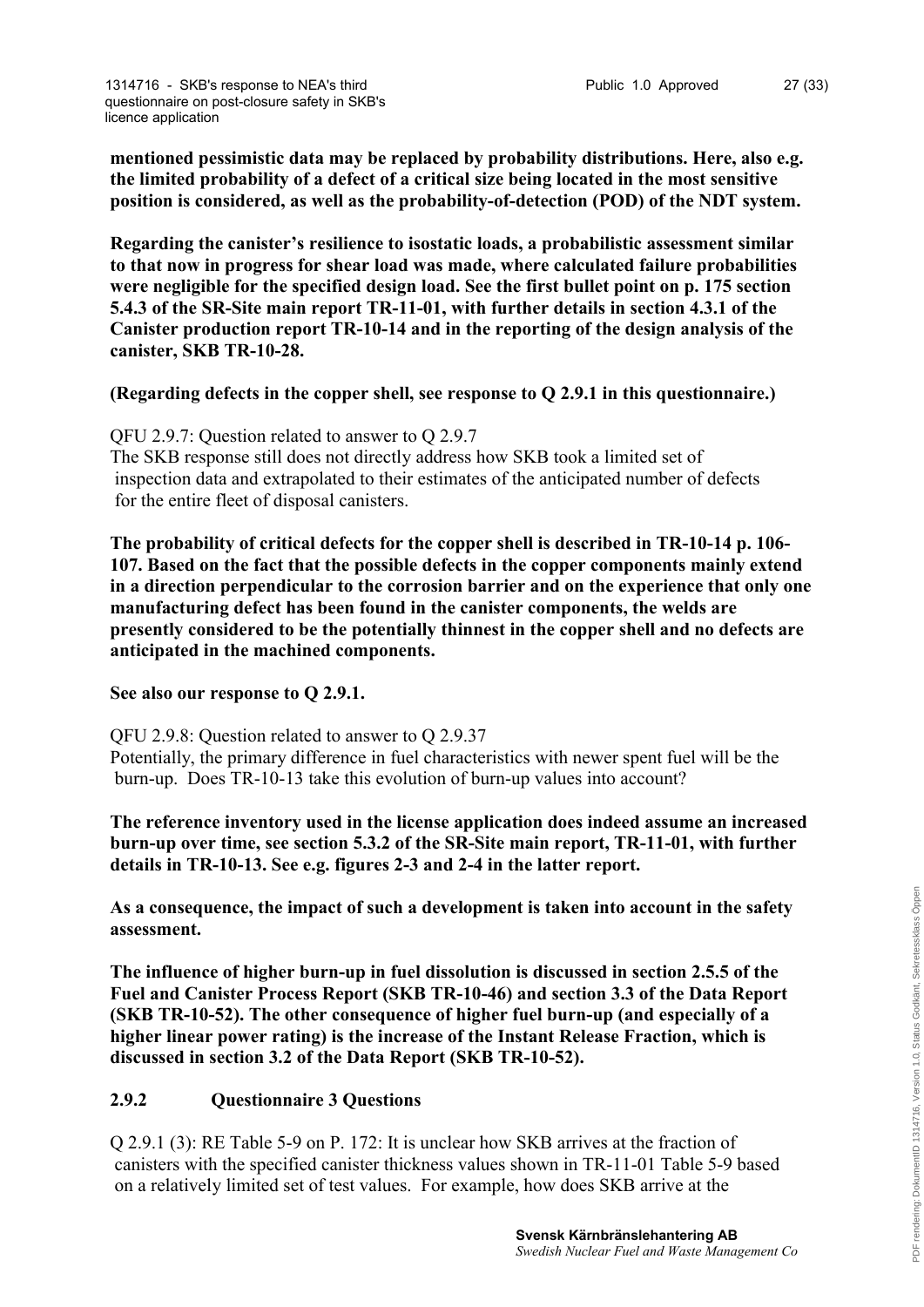conclusion that "a few per thousand" have the stated thickness range based on the limited number of tests?

**The thickness of the copper shell after machining is set to 47.5 mm for the weld, and this value is based on the lower tolerance in the weld region, 48.5±0.7 mm, minus the estimated uncertainty in the measurement of 0.3 mm. (The weld thickness is lower than the wall thickness for the rest of the tube since the copper tube surfaces that connect to the lid and base respectively are further machined.)**

**The value "a few per thousand" is an expert judgment based on the following. Firstly, it is unlikely that the machining in the weld region will be outside the tolerances as the tube thickness is easy to measure before welding, and that these values could be used as a reference for the final machining after welding. Secondly, the copper wall thickness can be measured with the above stated accuracy and it is only if the measurement fails simultaneously with the machining, that the copper wall thickness below 47.5 mm could occur. See section 5.4.2 in the SR-Site main report with further details in TR-10-14, section 7.1.5.**

**For the local reduction in thickness due to defects in the welds, the stated defect sizes and the probabilities are built on studies of:**

- **The reliability of the welding process: defects (detected) in two demonstration series of welding, the second one with an improved welding tool giving a largest defect of 1.5 mm.**
- **The surveillance of the welding process, specifying an allowed "process window".**
- **The reliability of the NDT system, giving probability of detection, mostly expressed as the a90/95-values (90% of the defects with the size a will be detected with a confidence of 95%).**

**The probability of 99.9% in Table 5-9 in TR-11-01 for local reduction of up to 10 mm due to defects is based on the following.**

- **1. A judgment that the probability that defects larger than 10 mm occurs is less than one per hundred. Such defects have never been observed when the welding parameters are within the process window and may therefore only possibly occur in the unlikely event of an undetected welding operation outside the process window.**
- **2. The probability that a 10 mm defect would be missed is 10%, according to the analysis of the POD-curve of the NDT system. This a pessimistic value as the NDT methods show higher probability of detection for defects of this size.**

**The evaluations of the welding process are described in reference SKBdoc "1175236 Reliability in friction stir welding of canister", provided as a separate document together with these responses. In that reference, also an extreme value analysis is used to extrapolate the maximum defect sizes from the test series to a population of 6000 canisters, yielding the 10 mm used in Table 5-9 in the SR-Site main report.**

## **3 Editorial comments**

While the overall quality of editing of TR-11-01 is excellent, a number of small grammatical or typing errors were noted while reviewing TR-11-01 Volumes I, II and III. Suggested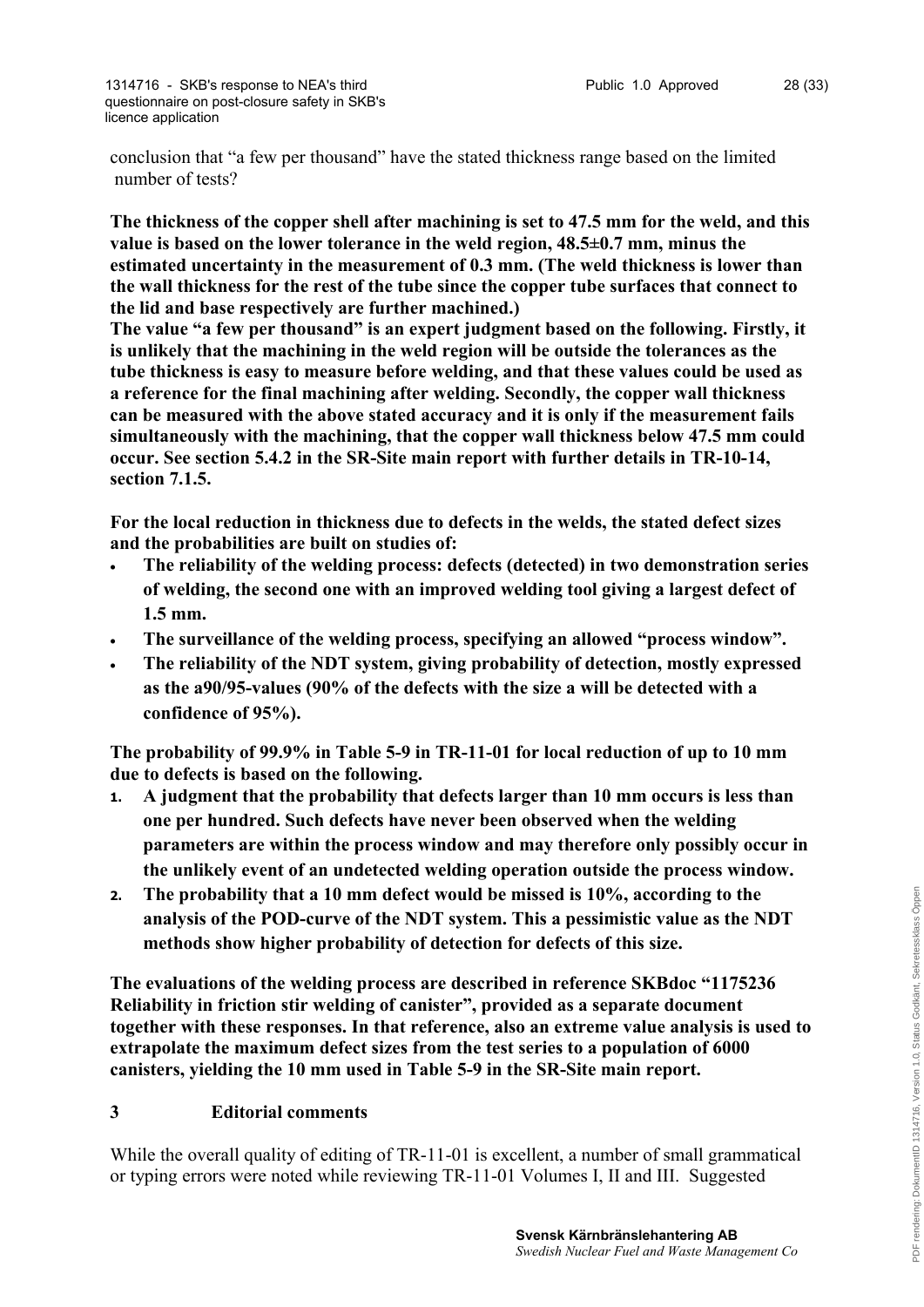corrections are shown *in italics*. These are provided for SKB's information only and do not require a reply from SKB.

**We thank the IRT for these comments. Most of them and a number of additional errors have been corrected in an updated version of the main report, available as a pdf file at [www.skb.se.](http://www.skb.se) All corrections that are not purely editorial in nature have been marked on errata pages that have been e-mailed to the IRT. (Most of the corrections below are however editorial, and do not appear as corrections on the errata pages, but have been corrected in the updated version of the pdf file.)**

P. 17 first line under S2.2: The Forsmark site is located in *the* northern part….

P. 22 fourth paragraph: …deposition holes are place*d*, not place

P. 205: Twice on this page the reader is referred to the previous section where monitoring is discussed. However, there is no discussion, just a referral to a report on monitoring.

P. 241 Table 7-8 not mentioned in text

P. 256 last line in paragraph named buffer freezing: thawing, not thawning

P. 276 second line under Data recommended for use in SR-Site modelling: ..often in *the* form of…

P. 303: 4<sup>th</sup> line from bottom: If the pellets filling the seal...

P. 305:  $2<sup>nd</sup>$  last line in paragraph above Erosion estimates in deposition holes:: However, measurements…. Add space before m

p. 356 Fig. 10-38 in legend black dots should be red dots

P. 361 3rd line below Fig. 10-42, should say "dissolved" sulphide content; one cannot access the precipitated sulphide. Last line on same page: sulphide should be sulphate

P. 362 second line in paragraph above Fig. 10-43: sulphide should be sulphate

P. 387: last line of second-last paragraph: section 10.3.10 is not about buffer erosion but about buffer and backfill chemical erosion; should be section 10.3.11.

P. 389: middle paragraph: Looks as if this paragraph has a different font, line spacing closer?

P. 396: Figure 10.68: add the word smectite to dissolution rate axis, such that figure can be understood without referring to text.

P. 413: decrease in instead of decreasein (space between words missing)

P. 417: Osmotic effects: first sentence have word(s) missing? According to what…?

P. 423: One but last paragraph: where is this subsection on SRB in B&B?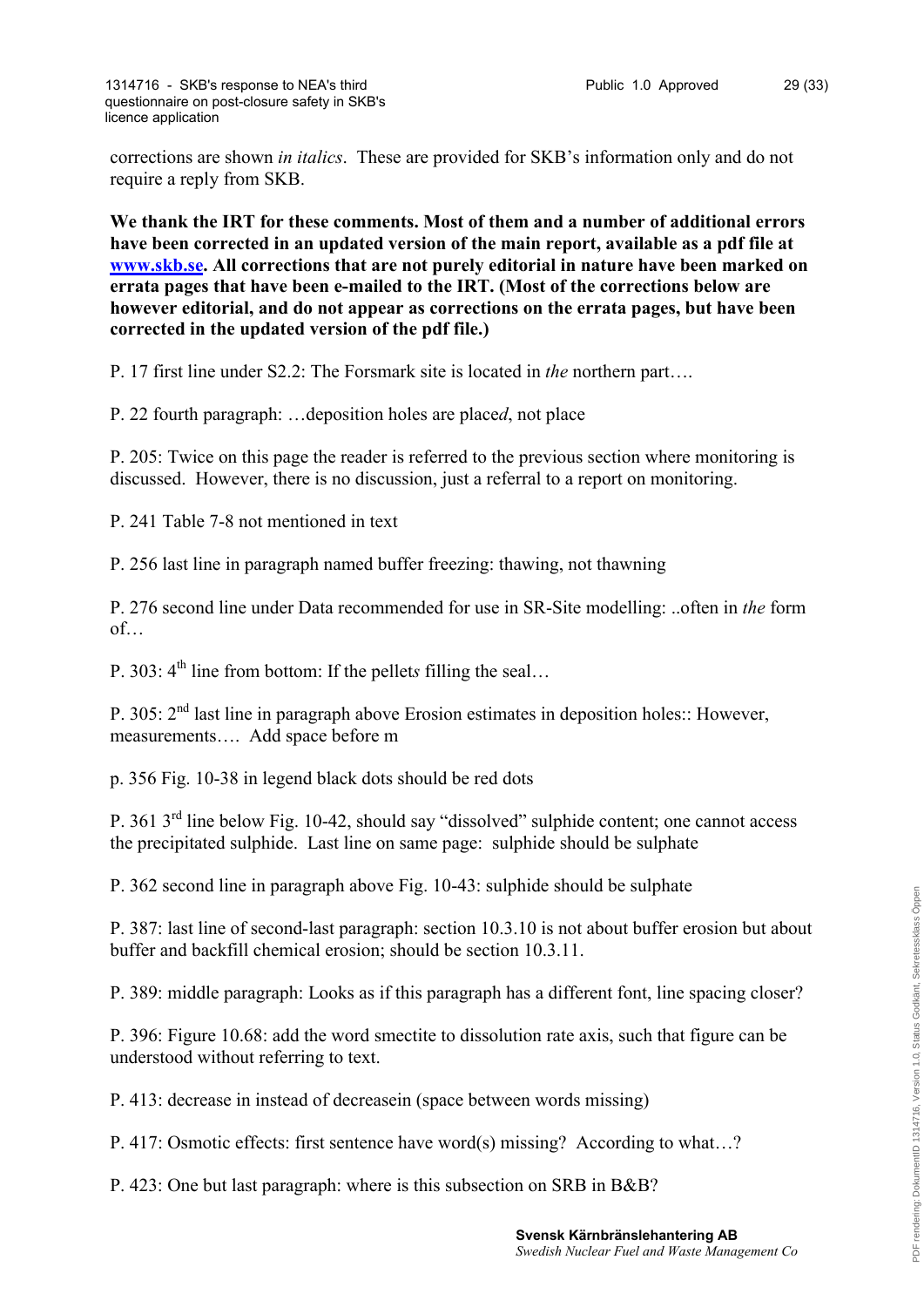P. 424 Figure 10-88: Typo in legend of figure: the blue crosses represent (plural)

P. 432: Sub-heading near top of page: Should be: Geosphere (not rock) safety functions, as in Table 10-2.

P. 433: EDZ (if it exist*s*) last line first paragraph

P. 435: middle paragraph, 3rd last line: intersecting deposition tunnel*s*. Same on P. 436 last bullet: tunnel*s* or *a* tunnel.

P. 440: Figure 10-96: …result*s* in…..not result in: caption of Figure 10-96

P. 444: first paragraph: Use: "Very little is known…" and …"as is understood today"….. the "we" style does not occur in this report.

P. 446: 3rd last paragraph, first line: Talik*s*

P. 446: one but last line, add "the" last glacial cycle

P. 457: third line from above: *a*ffect instead of effect

P. 465 3<sup>rd</sup> line of 1<sup>st</sup> paragraph: ..should not exceed 5 cm (safety function R3b), and…. Add brackets (as in next line)

P. 468: 7<sup>th</sup> line from bottom one but last paragraph: ..endglacial earthquakes during *and* following

P. 492 first line of Performance measures: …are Darcy flux (*q*), advective travel time…. Add comma after (*q*)

P. 512: Middle of page: 2<sup>nd</sup> last line 4<sup>th</sup> paragraph *out in* instead of outin

P. 513: 3rd line 2nd paragraph: *calculate* instead of calculated

P. 525: Middle of Page: Birgesson et al *have*, not has

P. 531: 4<sup>th</sup> line 6<sup>th</sup> paragraph: *for about* instead of forabout

- P. 538: last line 6th paragraph: *43.5* MPa, not 43 MPa.
- P. 538 last line and 543 last line 3rd paragraph: *R3b*, not R3a.
- P. 540: last line  $5<sup>th</sup>$  paragraph: *for*, not for for
- P. 541: 6th line 3rd paragraph: *does*, not do
- P. 544:  $7<sup>th</sup>$  line from bottom: ocean *water* (add water)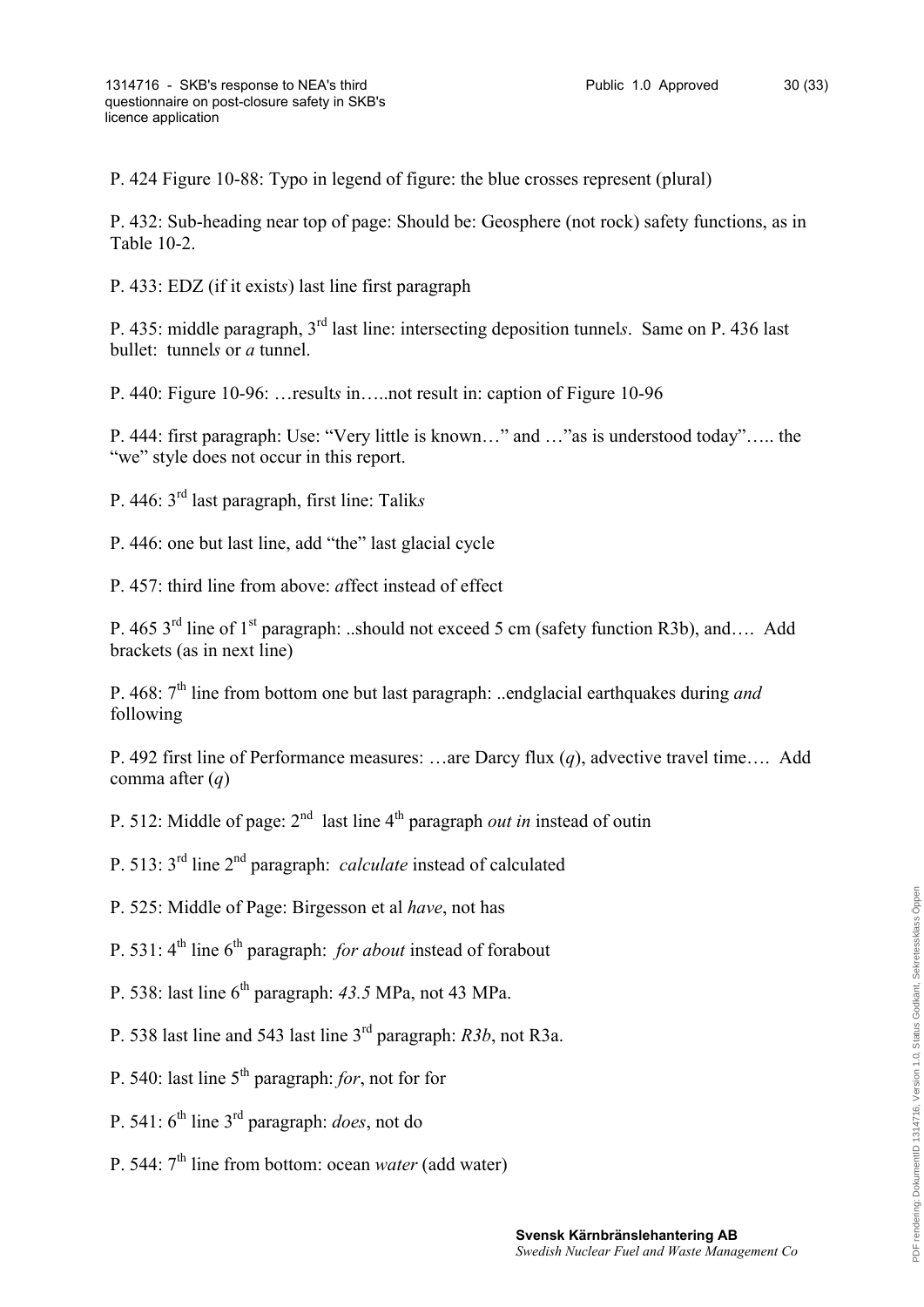P. 570: Top of table: should FHA be in red? It is not different from the base case.

P. 571: 2nd line above 12.1.2: scenarios *are*, not is

P. 578: 3rd line 7th paragraph : ….of time during..., not of time *of* during... (remove *of*)

P. 596: third line from top: However, *no*..., rather than However, No... (remove capital). Two lines lower: *therefore* instead of thereby?

P. 598  $1<sup>st</sup>$  line under Initial copper coverage: ... was evaluated extensively (change order of words)

P. 599: 3rd line 4th paragraph: Brackets in wrong place? Hydrogen is not organic matter. Add bracket after biofilms and remove it at end of sentence.

P. 600: first line: data indicate, not indicates, data is plural

P. 621: 7th line from bottom: ..this does not reduce..., not reduce*d*

P. 629: 2nd last line 2nd paragraph: indicate*s*, not indicate

P. 630:  $7<sup>th</sup>$  line  $2<sup>nd</sup>$  paragraph: affect, not affects;  $3<sup>rd</sup>$  line from bottom of  $3<sup>rd</sup>$  paragraph: contain*ed*, not contain (Holocene is past tense)

P. 631: 2nd line 2nd paragraph: reflect, not reflect*s*

P. 638: 8<sup>th</sup> line from bottom of page: However, for two radionuclides have... should be: However, two radionuclides have….; remove *for*

P. 645: 2nd line from bottom of 4th paragraph: *do* not; not does not; LDF's is plural

P. 655: 1<sup>st</sup> line, 2<sup>nd</sup> paragraph: occur; not occurs; failures is plural

P. 679:  $6<sup>th</sup>$  line  $2<sup>nd</sup>$  paragraph:: move slash ( /) to after Geosphere Process report

P. 700: 1<sup>st</sup> line 3<sup>rd</sup> paragraph: None; the vast amount…. Change the comma to a semi-colon

P. 700: last line: *still not*… rather than not still

P. 705: 2nd line 2nd paragraph: offer*s*, not offer; pinhole is singular

P. 711: bullet A: *causing*…, instead of to cause.. the original sentence does not read well.

P. 713: 4<sup>th</sup> line from bottom: add *later in this section* after Fig 13-67.

P. 722: 7<sup>th</sup> line 5<sup>th</sup> paragraph:: Add gas *generated from corrosion* inside the container; sentence makes not enough sense otherwise.

P. 723: bullet 3: produce, not produce*s*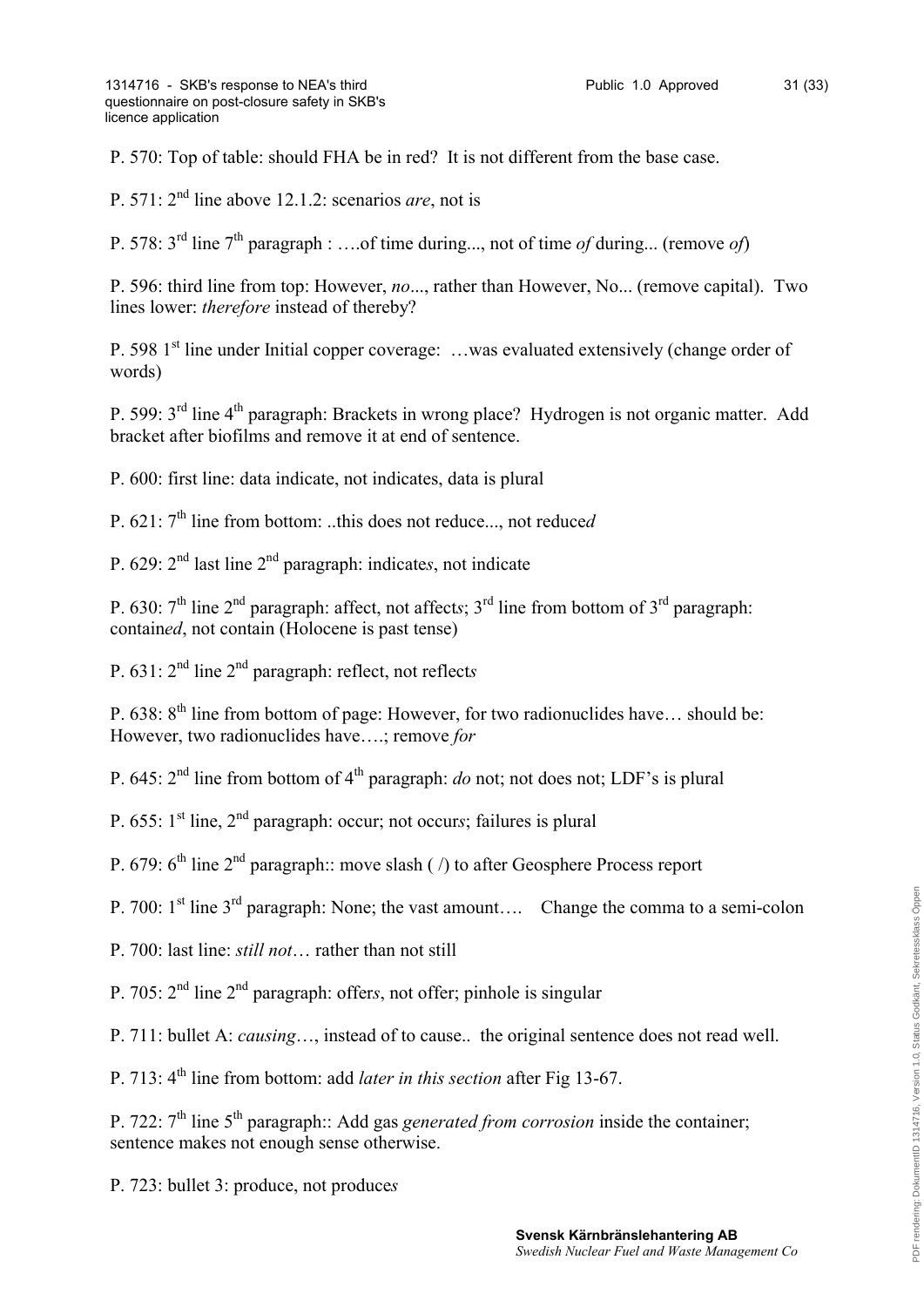P. 725:  $1<sup>st</sup>$  line  $2<sup>nd</sup>$  paragraph: where no advective conditions occur in deposition holes; the sentence "as is" is colloquial.

P. 736:  $2<sup>nd</sup>$  lat line above Candidate issues for the corrosion scenario: do not misunderstand issue on table for discussion, table here is Table 13-13; repeat Table 13-13 or say *this Table*

P. 740: top line of radiotoxic material…, not of *the* radiotoxic material

P. 740: 9th line from bottom: ongoing emissions… *have* no…, rather than has no…; emissions are plural

P. 743: 6th line 5th paragraph: site, not site*s*?

P. 756:  $5<sup>th</sup>$  line  $4<sup>th</sup>$  paragraph: to either the… rather than to either to the…; take "to" out:

P. 759: Figure 14-5, y-axis scale, is the unit correct? Should it be  $10^{-6}$  etc., microSv?

- P. 761: 1st line 2nd paragraph: fail*s*, not fail
- P. 764: 5th line 1st paragraph: wa*t*er, not waer
- P. 775: 3rd line 3rd paragraph: premise, not premise*s*?
- P. 781: 4th line 2nd paragraph: details *are* neglected, not is neglected
- P. 784: 3rd line 7th paragraph: studies reveal, not reveal*s*
- P. 786:2nd line 4th paragraph: *the* same rather than same
- P. 788: 5th line 2nd paragraph: occur*s* instead of occur

P. 788: 7th line from bottom: *uranium containing* or *uranium-containing* instead of uraniumcontaining

P. 798:  $11<sup>th</sup>$  line from top: not, neither nor is a double negative... Better to say:... is not strongly affected by *either* societal changes *or*….

P. 809: 4<sup>th</sup> line 5<sup>th</sup> paragraph: *fewer* rather than less

P. 810: 3rd line from top in *the* above, or above; add *the* or remove *in*

P. 818: 4th line from top: design *basis value*, not design basisvalue

- P. 824:  $4^{\text{th}}$  line from top: ...maintained reflect... not …maintainedreflect…
- P. 825: 9<sup>th</sup> line from top: remove *such*